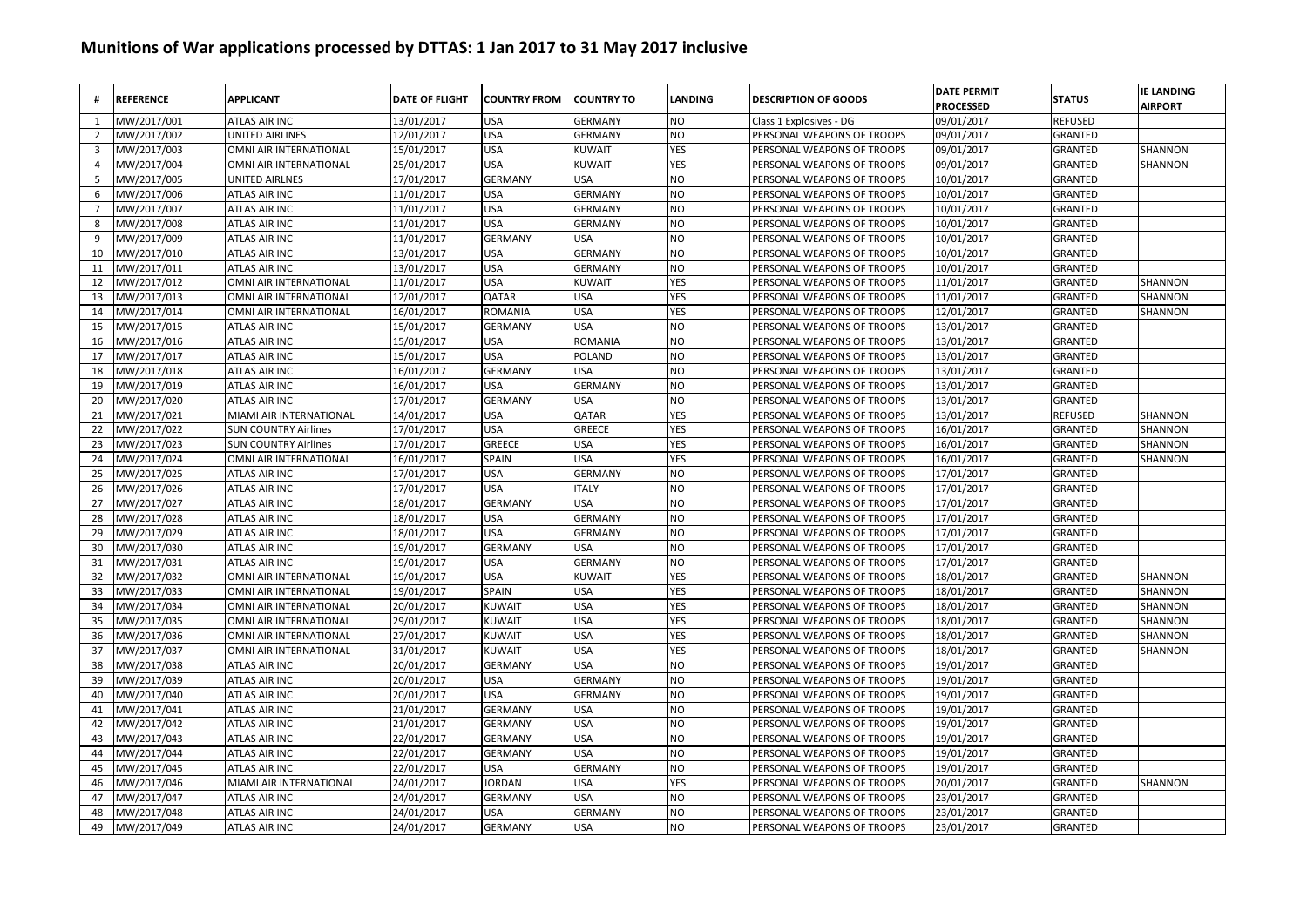|    | <b>REFERENCE</b> | <b>APPLICANT</b>            | <b>DATE OF FLIGHT</b> | <b>COUNTRY FROM</b> | <b>COUNTRY TO</b> | <b>LANDING</b> | <b>DESCRIPTION OF GOODS</b>                          | <b>DATE PERMIT</b><br><b>PROCESSED</b> | <b>STATUS</b>  | <b>IE LANDING</b><br><b>AIRPORT</b> |
|----|------------------|-----------------------------|-----------------------|---------------------|-------------------|----------------|------------------------------------------------------|----------------------------------------|----------------|-------------------------------------|
| 50 | MW/2017/050      | <b>ATLAS AIR INC</b>        | 25/01/2017            | GERMANY             | <b>USA</b>        | NO             | PERSONAL WEAPONS OF TROOPS                           | 23/01/2017                             | GRANTED        |                                     |
| 51 | MW/2017/051      | <b>ATLAS AIR INC</b>        | 25/01/2017            | GERMANY             | <b>USA</b>        | NO             | PERSONAL WEAPONS OF TROOPS                           | 23/01/2017                             | GRANTED        |                                     |
| 52 | MW/2017/052      | ATLAS AIR INC               | 25/01/2017            | USA                 | <b>GERMANY</b>    | NO             | PERSONAL WEAPONS OF TROOPS                           | 23/01/2017                             | GRANTED        |                                     |
| 53 | MW/2017/053      | MIAMI AIR INTERNATIONAL     | 28/01/2017            | USA                 | KUWAIT            | YES            | PERSONAL WEAPONS OF TROOPS                           | 27/01/2017                             | GRANTED        | SHANNON                             |
| 54 | MW/2017/054      | MIAMI AIR INTERNATIONAL     | 29/01/2017            | <b>ITALY</b>        | <b>USA</b>        | <b>YES</b>     | PERSONAL WEAPONS OF TROOPS                           | 27/01/2017                             | GRANTED        | SHANNON                             |
| 55 | MW/2017/055      | MIAMI AIR INTERNATIONAL     | 31/01/2017            | KUWAIT              | <b>USA</b>        | <b>YES</b>     | PERSONAL WEAPONS OF TROOPS                           | 27/01/2017                             | GRANTED        | SHANNON                             |
| 56 | MW/2017/056      | <b>SUN COUNTRY AIRLINES</b> | 30/01/2017            | CANADA              | <b>GREECE</b>     | YES            | PERSONAL WEAPONS OF TROOPS                           | 27/01/2017                             | GRANTED        | SHANNON                             |
| 57 | MW/2017/057      | <b>SUN COUNTRY AIRLINES</b> | 31/01/2017            | GERMANY             | CANADA            | YES            | PERSONAL WEAPONS OF TROOPS                           | 27/01/2017                             | GRANTED        | SHANNON                             |
| 58 | MW/2017/058      | OMNI AIR INTERNATIONAL      | 30/01/2017            | <b>JORDAN</b>       | <b>USA</b>        | <b>YES</b>     | PERSONAL WEAPONS OF TROOPS                           | 27/01/2017                             | GRANTED        | SHANNON                             |
| 59 | MW/2017/059      | OMNI AIR INTERNATIONAL      | 30/01/2017            | USA                 | <b>KUWAIT</b>     | <b>YES</b>     | PERSONAL WEAPONS OF TROOPS                           | 27/01/2017                             | GRANTED        | SHANNON                             |
| 60 | MW/2017/060      | <b>ATLAS AIR INC</b>        | 27/01/2017            | USA                 | <b>GERMANY</b>    | NO             | PERSONAL WEAPONS OF TROOPS                           | 26/01/2017                             | <b>GRANTED</b> |                                     |
| 61 | MW/2017/061      | <b>ATLAS AIR INC</b>        | 27/01/2017            | USA                 | <b>GERMANY</b>    | NO             | PERSONAL WEAPONS OF TROOPS                           | 26/01/2017                             | <b>GRANTED</b> |                                     |
| 62 | MW/2017/062      | <b>ATLAS AIR INC</b>        | 27/01/2017            | USA                 | <b>GERMANY</b>    | NO             | PERSONAL WEAPONS OF TROOPS                           | 26/01/2017                             | GRANTED        |                                     |
| 63 | MW/2017/063      | ATLAS AIR INC               | 27/01/2017            | <b>GERMANY</b>      | <b>USA</b>        | NO             | PERSONAL WEAPONS OF TROOPS                           | 26/01/2017                             | <b>GRANTED</b> |                                     |
| 64 | MW/2017/064      | <b>ATLAS AIR INC</b>        | 28/01/2017            | <b>GERMANY</b>      | <b>USA</b>        | NO             | PERSONAL WEAPONS OF TROOPS                           | 26/01/2017                             | GRANTED        |                                     |
| 65 | MW/2017/065      | ATLAS AIR INC               | 28/01/2017            | <b>GERMANY</b>      | <b>USA</b>        | NO             | PERSONAL WEAPONS OF TROOPS                           | 26/01/2017                             | <b>GRANTED</b> |                                     |
| 66 | MW/2017/066      | ATLAS AIR INC               | 29/01/2017            | <b>GERMANY</b>      | <b>USA</b>        | NO             | PERSONAL WEAPONS OF TROOPS                           | 26/01/2017                             | GRANTED        |                                     |
| 67 | MW/2017/067      | ATLAS AIR INC               | 29/01/2017            | GERMANY             | <b>USA</b>        | NO             | PERSONAL WEAPONS OF TROOPS                           | 26/01/2017                             | GRANTED        |                                     |
| 68 | MW/2017/068      | <b>ATLAS AIR INC</b>        | 30/01/2017            | USA                 | <b>GERMANY</b>    | NΟ             | PERSONAL WEAPONS OF TROOPS                           | 26/01/2017                             | <b>GRANTED</b> |                                     |
| 69 | MW/2017/069      | ATLAS AIR INC               | 31/01/2017            | GERMANY             | <b>USA</b>        | NO             | PERSONAL WEAPONS OF TROOPS                           | 26/01/2017                             | GRANTED        |                                     |
| 70 | MW/2017/070      | ATLAS AIR INC               | 01/02/2017            | Germany             | <b>USA</b>        | N <sub>O</sub> | PERSONAL WEAPONS OF TROOPS                           | 31/01/2017                             | <b>GRANTED</b> |                                     |
| 71 | MW/2017/071      | ATLAS AIR INC               | 01/02/2017            | Germany             | <b>USA</b>        | NO             | PERSONAL WEAPONS OF TROOPS                           | 31/01/2017                             | GRANTED        |                                     |
| 72 | MW/2017/072      | <b>ATLAS AIR INC</b>        | 01/02/2017            | USA                 | <b>GERMANY</b>    | NO             | PERSONAL WEAPONS OF TROOPS                           | 31/01/2017                             | <b>GRANTED</b> |                                     |
| 73 | MW/2017/073      | <b>ATLAS AIR INC</b>        | 03/02/2017            | USA                 | <b>GERMANY</b>    | N <sub>O</sub> | PERSONAL WEAPONS OF TROOPS                           | 31/01/2017                             | <b>GRANTED</b> |                                     |
| 74 | MW/2017/074      | <b>ATLAS AIR INC</b>        | 03/02/2017            | Germany             | <b>USA</b>        | NO             | PERSONAL WEAPONS OF TROOPS                           | 31/01/2017                             | <b>GRANTED</b> |                                     |
| 75 | MW/2017/075      | <b>ATLAS AIR INC</b>        | 03/02/2017            | USA                 | <b>GERMANY</b>    | NO             | PERSONAL WEAPONS OF TROOPS                           | 31/01/2017                             | <b>GRANTED</b> |                                     |
| 76 | MW/2017/076      | <b>MIAMI AIR</b>            | 04/02/2017            | USA                 | KUWAIT            | YES            | PERSONAL WEAPONS OF TROOPS                           | 01/02/2017                             | GRANTED        | SHANNON                             |
| 77 | MW/2017/077      | <b>MIAMI AIR</b>            | 05/02/2017            | QATAR               | <b>USA</b>        | YES            | PERSONAL WEAPONS OF TROOPS                           | 01/02/2017                             | GRANTED        | SHANNON                             |
| 78 | MW/2017/078      | <b>AER LINGUS</b>           | 07/02/2017            | <b>IRELAND</b>      | NETHERLANDS       | <b>YES</b>     | Garda issue 2 by Sig Sauer pistols plus 3 02/02/2017 |                                        | <b>GRANTED</b> | <b>DUBLIN</b>                       |
| 79 | MW/2017/079      | <b>ATLAS AIR INC</b>        | 04/02/2017            | <b>GERMANY</b>      | <b>USA</b>        | NO             | PERSONAL WEAPONS OF TROOPS                           | 02/02/2017                             | <b>GRANTED</b> |                                     |
| 80 | MW/2017/080      | ATLAS AIR INC               | 05/02/2017            | GERMANY             | <b>USA</b>        | NO             | PERSONAL WEAPONS OF TROOPS                           | 02/02/2017                             | GRANTED        |                                     |
| 81 | MW/2017/081      | ATLAS AIR INC               | 05/02/2017            | USA                 | <b>GERMANY</b>    | NO             | PERSONAL WEAPONS OF TROOPS                           | 02/02/2017                             | GRANTED        |                                     |
| 82 | MW/2017/082      | ATLAS AIR INC               | 06/02/2017            | GERMANY             | <b>USA</b>        | NΟ             | PERSONAL WEAPONS OF TROOPS                           | 02/02/2017                             | GRANTED        |                                     |
| 83 | MW/2017/083      | ATLAS AIR INC               | 07/02/2017            | USA                 | <b>GERMANY</b>    | N <sub>O</sub> | PERSONAL WEAPONS OF TROOPS                           | 02/02/2017                             | GRANTED        |                                     |
| 84 | MW/2017/084      | ATLAS AIR INC               | 07/02/2017            | <b>GERMANY</b>      | <b>USA</b>        | NO             | PERSONAL WEAPONS OF TROOPS                           | 02/02/2017                             | GRANTED        |                                     |
| 85 | MW/2017/085      | <b>ATLAS AIR INC</b>        | 07/02/2017            | GERMANY             | <b>USA</b>        | NO             | PERSONAL WEAPONS OF TROOPS                           | 02/02/2017                             | <b>GRANTED</b> |                                     |
| 86 | MW/2017/086      | OMNI AIR INTERNATIONAL      | 20/02/2017            | KUWAIT              | <b>USA</b>        | <b>YES</b>     | PERSONAL WEAPONS OF TROOPS                           | 06/02/2017                             | GRANTED        | SHANNON                             |
| 87 | MW/2017/087      | OMNI AIR INTERNATIONAL      | 07/02/2017            | USA                 | <b>KUWAIT</b>     | YES            | PERSONAL WEAPONS OF TROOPS                           | 06/02/2017                             | <b>GRANTED</b> | SHANNON                             |
| 88 | MW/2017/088      | OMNI AIR INTERNATIONAL      | 08/02/2017            | KUWAIT              | <b>USA</b>        | YES            | PERSONAL WEAPONS OF TROOPS                           | 06/02/2017                             | <b>GRANTED</b> | SHANNON                             |
| 89 | MW/2017/089      | OMNI AIR INTERNATIONAL      | 24/02/2017            | USA                 | <b>KUWAIT</b>     | YES            | PERSONAL WEAPONS OF TROOPS                           | 06/02/2017                             | GRANTED        | SHANNON                             |
| 90 | MW/2017/090      | OMNI AIR INTERNATIONAL      | 25/02/2017            | KUWAIT              | <b>USA</b>        | YES            | PERSONAL WEAPONS OF TROOPS                           | 06/02/2017                             | GRANTED        | SHANNON                             |
| 91 | MW/2017/091      | OMNI AIR INTERNATIONAL      | 10/02/2017            | USA                 | KUWAIT            | YES            | PERSONAL WEAPONS OF TROOPS                           | 06/02/2017                             | <b>GRANTED</b> | SHANNON                             |
| 92 | MW/2017/092      | OMNI AIR INTERNATIONAL      | 11/02/2017            | KUWAIT              | <b>USA</b>        | YES            | PERSONAL WEAPONS OF TROOPS                           | 06/02/2017                             | GRANTED        | SHANNON                             |
| 93 | MW/2017/093      | <b>SUN COUNTRY</b>          | 08/02/2017            | GREECE              | <b>USA</b>        | <b>YES</b>     | PERSONAL WEAPONS OF TROOPS                           | 06/02/2017                             | GRANTED        | SHANNON                             |
| 94 | MW/2017/094      | <b>SWISS INTERNATIONAL</b>  | 08/02/2017            | SWITZERLAND         | IRELAND           | YES            | 2 x B&T LAUNCHERS                                    | 06/02/2017                             | GRANTED        | <b>DUBLIN</b>                       |
| 95 | MW/2017/095      | ATLAS AIR INC               | 10/02/2017            | USA                 | <b>GERMANY</b>    | NO             | PERSONAL WEAPONS OF TROOPS                           | 08/02/2017                             | GRANTED        |                                     |
| 96 | MW/2017/096      | ATLAS AIR INC               | 10/02/2017            | USA                 | <b>GERMANY</b>    | NO             | PERSONAL WEAPONS OF TROOPS                           | 08/02/2017                             | GRANTED        |                                     |
| 97 | MW/2017/097      | ATLAS AIR INC               | 13/02/2017            | USA                 | <b>GERMANY</b>    | NO             | PERSONAL WEAPONS OF TROOPS                           | 08/02/2017                             | GRANTED        |                                     |
| 98 | MW/2017/098      | ATLAS AIR INC               | 14/02/2017            | <b>GERMANY</b>      | <b>USA</b>        | NO             | PERSONAL WEAPONS OF TROOPS                           | 08/02/2017                             | <b>GRANTED</b> |                                     |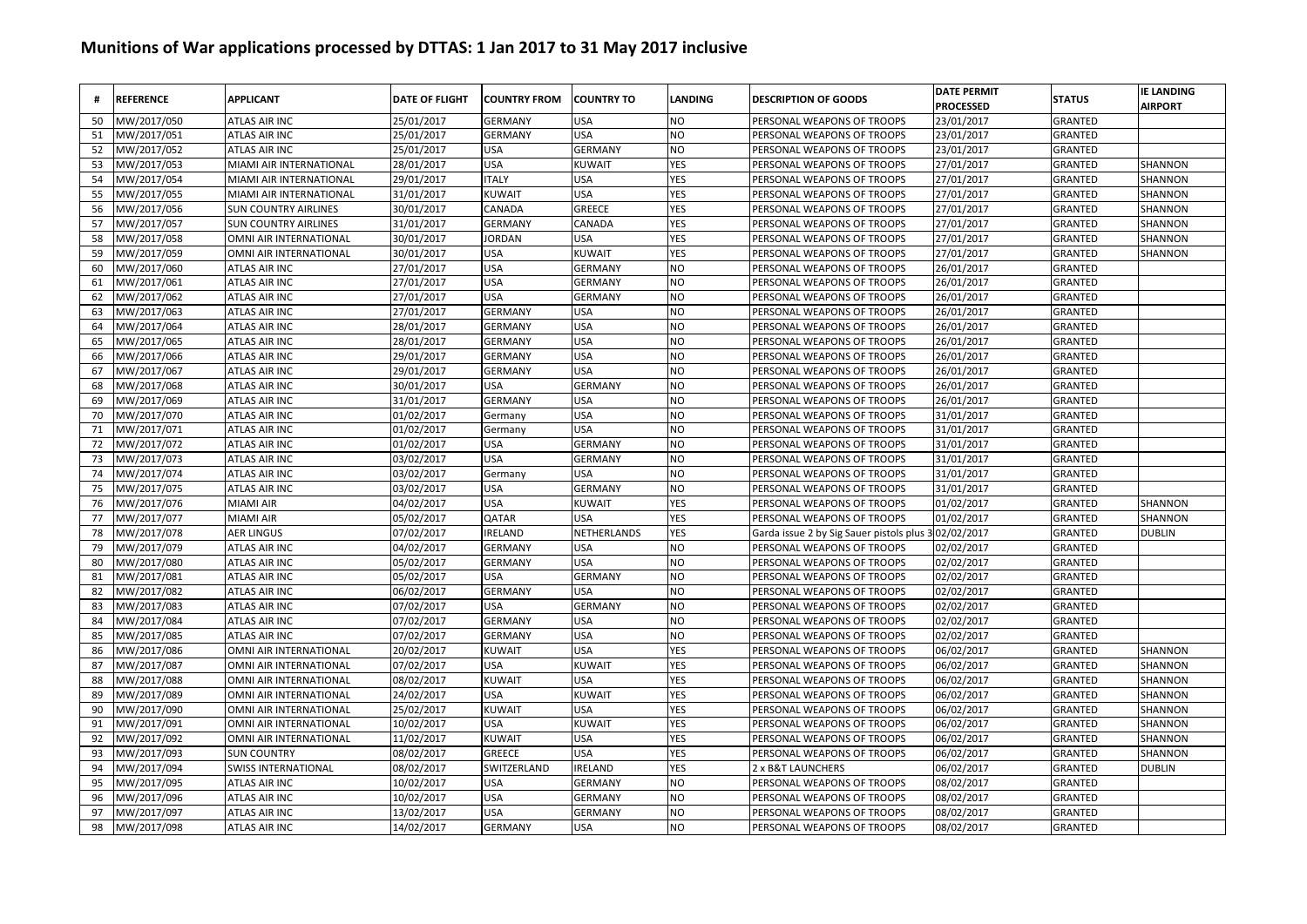| #   | <b>REFERENCE</b>               | <b>APPLICANT</b>              | <b>DATE OF FLIGHT</b> | <b>COUNTRY FROM</b> | <b>COUNTRY TO</b> | LANDING    | <b>DESCRIPTION OF GOODS</b>                   | <b>DATE PERMIT</b><br><b>PROCESSED</b> | <b>STATUS</b>  | <b>IE LANDING</b><br><b>AIRPORT</b> |
|-----|--------------------------------|-------------------------------|-----------------------|---------------------|-------------------|------------|-----------------------------------------------|----------------------------------------|----------------|-------------------------------------|
| 99  | MW/2017/099                    | <b>ATLAS AIR INC</b>          | 14/02/2017            | <b>GERMANY</b>      | <b>USA</b>        | NO         | PERSONAL WEAPONS OF TROOPS                    | 08/02/2017                             | <b>GRANTED</b> |                                     |
| 100 | MW/2017/100                    | <b>ATLAS AIR INC</b>          | 15/02/2017            | <b>GERMANY</b>      | <b>USA</b>        | <b>NO</b>  | PERSONAL WEAPONS OF TROOPS                    | 08/02/2017                             | GRANTED        |                                     |
| 101 | MW/2017/101                    | <b>SUN COUNTRY</b>            | 10/02/2017            | CANADA              | GREECE            | YES        | PERSONAL WEAPONS OF TROOPS                    | 08/02/2017                             | GRANTED        | SHANNON                             |
| 102 | MW/2017/102                    | <b>SUN COUNTRY</b>            | 11/02/2017            | <b>GREECE</b>       | CANADA            | YES        | PERSONAL WEAPONS OF TROOPS                    | 08/02/2017                             | GRANTED        | SHANNON                             |
| 103 | MW/2017/103                    | OMNI AIR INTERNATIONAL        | 10/02/2017            | <b>USA</b>          | <b>KUWAIT</b>     | YES        | PERSONAL WEAPONS OF TROOPS                    | 08/02/2017                             | GRANTED        | SHANNON                             |
| 104 | MW/2017/104                    | MIAMI                         | 13/02/2017            | <b>USA</b>          | <b>KUWAIT</b>     | YES        | PERSONAL WEAPONS OF TROOPS                    | 08/02/2017                             | GRANTED        | SHANNON                             |
| 105 | MW/2017/105                    | <b>ATLAS AIR INC</b>          | 16/02/2017            | <b>GERMANY</b>      | <b>USA</b>        | NO         | PERSONAL WEAPONS OF TROOPS                    | 13/02/2017                             | GRANTED        |                                     |
| 106 | MW/2017/106                    | ATLAS AIR INC                 | 16/02/2017            | <b>USA</b>          | <b>GERMANY</b>    | NO         | PERSONAL WEAPONS OF TROOPS                    | 13/02/2017                             | <b>GRANTED</b> |                                     |
| 107 | MW/2017/107                    | <b>ATLAS AIR INC</b>          | 17/02/2017            | <b>USA</b>          | <b>GERMANY</b>    | NO         | PERSONAL WEAPONS OF TROOPS                    | 13/02/2017                             | <b>GRANTED</b> |                                     |
| 108 | MW/2017/108                    | <b>ATLAS AIR INC</b>          | 17/02/2017            | <b>USA</b>          | <b>GERMANY</b>    | NO         | PERSONAL WEAPONS OF TROOPS                    | 13/02/2017                             | <b>GRANTED</b> |                                     |
| 109 | MW/2017/109                    | <b>ATLAS AIR INC</b>          | 18/02/2017            | <b>GERMANY</b>      | <b>USA</b>        | NO         | PERSONAL WEAPONS OF TROOPS                    | 13/02/2017                             | <b>GRANTED</b> |                                     |
| 110 | MW/2017/110                    | <b>ATLAS AIR INC</b>          | 19/02/2017            | <b>GERMANY</b>      | <b>USA</b>        | NO         | PERSONAL WEAPONS OF TROOPS                    | 13/02/2017                             | <b>GRANTED</b> |                                     |
| 111 | MW/2017/111                    | <b>ATLAS AIR INC</b>          | 19/02/2017            | <b>USA</b>          | <b>GERMANY</b>    | NO         | CLASS ONE EXPLOSIVES, CARTRIDGES,             | 14/02/2017                             | <b>REFUSED</b> |                                     |
| 112 | MW/2017/112                    | <b>ATLAS AIR INC</b>          | 28/02/2017            | <b>USA</b>          | UAE               | NO         | CLASS ONE EXPLOSIVES, BOMBS WITH I            | E14/02/2017                            | <b>REFUSED</b> |                                     |
| 113 | MW/2017/113 114 115ANTONOV AIR |                               | 22/02/2017            | CANADA              | <b>GERMANY</b>    | NO         | CLASS ONE EXPLOSIVES, CHARGES, DEM 14/02/2017 |                                        | <b>REFUSED</b> |                                     |
| 114 | MW/2017/116                    | <b>TURKISH AIRLINES</b>       | 16/02/2017            | <b>TURKEY</b>       | <b>IRELAND</b>    | YES        | SHOTGUN, BARREL PARTS, MAGAZINE               | 414/02/2017                            | GRANTED        | SHANNON                             |
| 115 | MW/2017/117                    | <b>UNITED AIRLINES</b>        | 20/02/2017            | <b>GERMANY</b>      | <b>USA</b>        | NO         | PERSONAL WEAPONS OF TROOPS                    | 15/02/2017                             | GRANTED        |                                     |
| 116 | MW/2017/118                    | <b>UNITED AIRLINES</b>        | 21/02/2017            | <b>USA</b>          | <b>GERMANY</b>    | NO         | PERSONAL WEAPONS OF TROOPS                    | 15/02/2017                             | <b>GRANTED</b> |                                     |
| 117 | MW/2017/119                    | <b>UNITED AIRLINES</b>        | 24/02/2017            | <b>USA</b>          | <b>GERMANY</b>    | NO         | PERSONAL WEAPONS OF TROOPS                    | 15/02/2017                             | <b>GRANTED</b> |                                     |
| 118 | MW/2017/120                    | OMNI AIR INTERNATIONAL        | 27/02/2017            | <b>USA</b>          | <b>JORDAN</b>     | YES        | PERSONAL WEAPONS OF TROOPS                    | 15/02/2017                             | <b>GRANTED</b> | SHANNON                             |
| 119 | MW/2017/121                    | OMNI AIR INTERNATIONAL        | 24/02/2017            | <b>USA</b>          | KUWAIT            | YES        | PERSONAL WEAPONS OF TROOPS                    | 15/02/2017                             | <b>GRANTED</b> | SHANNON                             |
| 120 | MW/2017/122                    | OMNI AIR INTERNATIONAL        | 06/03/2017            | <b>KUWAIT</b>       | <b>USA</b>        | <b>YES</b> | PERSONAL WEAPONS OF TROOPS                    | 15/02/2017                             | <b>GRANTED</b> | SHANNON                             |
| 121 | MW/2017/123                    | <b>OMNI AIR INTERNATIONAL</b> | 04/03/2017            | <b>USA</b>          | <b>KUWAIT</b>     | YES        | PERSONAL WEAPONS OF TROOPS                    | 15/02/2017                             | <b>GRANTED</b> | SHANNON                             |
| 122 | MW/2017/124                    | OMNI AIR INTERNATIONAL        | 02/03/2017            | <b>USA</b>          | <b>KUWAIT</b>     | YES        | PERSONAL WEAPONS OF TROOPS                    | 15/02/2017                             | <b>GRANTED</b> | SHANNON                             |
| 123 | MW/2017/125                    | <b>MIAMI</b>                  | 27/02/2017            | <b>USA</b>          | <b>KUWAIT</b>     | YES        | PERSONAL WEAPONS OF TROOPS                    | 17/02/2017                             | GRANTED        | SHANNON                             |
| 124 | MW/2017/126                    | <b>MIAMI</b>                  | 28/02/2017            | <b>KUWAIT</b>       | <b>USA</b>        | YES        | PERSONAL WEAPONS OF TROOPS                    | 17/02/2017                             | GRANTED        | SHANNON                             |
| 125 | MW/2017/127                    | <b>UNITED AIRLINES</b>        | 27/02/2017            | <b>USA</b>          | <b>GERMANY</b>    | NO         | PERSONAL WEAPONS OF TROOPS                    | 17/02/2017                             | GRANTED        |                                     |
| 126 | MW/2017/128                    | OMNI AIR INTERNATIONAL        | 02/03/2017            | <b>USA</b>          | <b>KUWAIT</b>     | YES        | PERSONAL WEAPONS OF TROOPS                    | 17/02/2017                             | GRANTED        | SHANNON                             |
| 127 | MW/2017/129                    | <b>NORWEGIAN AIR INTER</b>    | 22/02/2017            | <b>FINLAND</b>      | <b>FINLAND</b>    | NO         | 1 9MM PISTOL (P99Q) PLUS 9 RDS OF A           | 21/02/2017                             | GRANTED        |                                     |
| 128 | MW/2017/130                    | <b>ATLAS AIR INC</b>          | 25/02/2017            | <b>GERMANY</b>      | <b>USA</b>        | NO         | PERSONAL WEAPONS OF TROOPS                    | 22/02/2017                             | <b>GRANTED</b> |                                     |
| 129 | MW/2017/131                    | <b>ATLAS AIR INC</b>          | 26/02/2017            | <b>USA</b>          | <b>GERMANY</b>    | NO         | PERSONAL WEAPONS OF TROOPS                    | 22/02/2017                             | <b>GRANTED</b> |                                     |
| 130 | MW/2017/132                    | <b>ATLAS AIR INC</b>          | 26/02/2017            | <b>USA</b>          | <b>GERMANY</b>    | NO         | PERSONAL WEAPONS OF TROOPS                    | 22/02/2017                             | GRANTED        |                                     |
| 131 | MW/2017/133                    | <b>ATLAS AIR INC</b>          | 27/02/2017            | <b>USA</b>          | <b>GERMANY</b>    | NO         | PERSONAL WEAPONS OF TROOPS                    | 22/02/2017                             | <b>GRANTED</b> |                                     |
| 132 | MW/2017/134                    | <b>ATLAS AIR INC</b>          | 28/02/2017            | <b>GERMANY</b>      | <b>USA</b>        | NO         | PERSONAL WEAPONS OF TROOPS                    | 22/02/2017                             | GRANTED        |                                     |
| 133 | MW/2017/135                    | <b>MAIMI AIR</b>              | 28/02/2017            | <b>USA</b>          | <b>UAE</b>        | YES        | PERSONAL WEAPONS OF TROOPS                    | 27/02/2017                             | <b>GRANTED</b> | SHANNON                             |
| 134 | MW/2017/136                    | <b>ATLAS AIR INC</b>          | 28/02/2017            | <b>USA</b>          | <b>GERMANY</b>    | NO         | PERSONAL WEAPONS OF TROOPS                    | 27/02/2017                             | <b>GRANTED</b> |                                     |
| 135 | MW/2017/137                    | <b>ATLAS AIR INC</b>          | 01/03/2017            | <b>GERMANY</b>      | <b>USA</b>        | NO         | PERSONAL WEAPONS OF TROOPS                    | 27/02/2017                             | <b>GRANTED</b> |                                     |
| 136 | MW/2017/138                    | <b>ATLAS AIR INC</b>          | 01/03/2017            | <b>USA</b>          | <b>GERMANY</b>    | NO         | PERSONAL WEAPONS OF TROOPS                    | 27/02/2017                             | GRANTED        |                                     |
| 137 | MW/2017/139                    | <b>ATLAS AIR INC</b>          | 28/02/2017            | <b>USA</b>          | <b>GERMANY</b>    | NO         | PERSONAL WEAPONS OF TROOPS                    | 27/02/2017                             | GRANTED        |                                     |
| 138 | MW/2017/140                    | OMNI AIR INTERNATIONAL        | 02/03/2017            | <b>USA</b>          | KUWAIT            | YES        | PERSONAL WEAPONS OF TROOPS                    | 27/02/2017                             | GRANTED        | <b>SHANNON</b>                      |
| 139 | MW/2017/141                    | <b>ATLAS AIR INC</b>          | 03/03/2017            | <b>USA</b>          | <b>GERMANY</b>    | NO         | PERSONAL WEAPONS OF TROOPS                    | 01/03/2017                             | GRANTED        |                                     |
| 140 | MW/2017/142                    | ATLAS AIR INC                 | 05/03/2017            | <b>USA</b>          | <b>GERMANY</b>    | NO         | PERSONAL WEAPONS OF TROOPS                    | 01/03/2017                             | <b>GRANTED</b> |                                     |
| 141 | MW/2017/143                    | ATLAS AIR INC                 | 06/03/2017            | <b>USA</b>          | <b>GERMANY</b>    | NO         | PERSONAL WEAPONS OF TROOPS                    | 01/03/2017                             | <b>GRANTED</b> |                                     |
| 142 | MW/2017/144                    | <b>ATLAS AIR INC</b>          | 06/03/2017            | <b>USA</b>          | <b>GERMANY</b>    | NO         | PERSONAL WEAPONS OF TROOPS                    | 01/03/2017                             | GRANTED        |                                     |
| 143 | MW/2017/145                    | ATLAS AIR INC                 | 07/03/2017            | <b>GERMANY</b>      | <b>USA</b>        | NO         | PERSONAL WEAPONS OF TROOPS                    | 01/03/2017                             | GRANTED        |                                     |
| 144 | VIW/2017/146                   | <b>ATLAS AIR INC</b>          | 08/03/2017            | <b>USA</b>          | <b>GERMANY</b>    | NO         | PERSONAL WEAPONS OF TROOPS                    | 01/03/2017                             | GRANTED        |                                     |
| 145 | MW/2017/147                    | <b>ATLAS AIR INC</b>          | 10/03/2017            | <b>GERMANY</b>      | USA               | NO         | PERSONAL WEAPONS OF TROOPS                    | 01/03/2017                             | GRANTED        |                                     |
| 146 | MW/2017/148                    | <b>UNITED</b>                 | 03/03/2017            | <b>USA</b>          | <b>GERMANY</b>    | NO         | PERSONAL WEAPONS OF TROOPS                    | 01/03/2017                             | GRANTED        |                                     |
| 147 | MW/2017/149                    | <b>UNITED</b>                 | 07/03/2017            | <b>GERMANY</b>      | <b>USA</b>        | NO         | PERSONAL WEAPONS OF TROOPS                    | 01/03/2017                             | GRANTED        |                                     |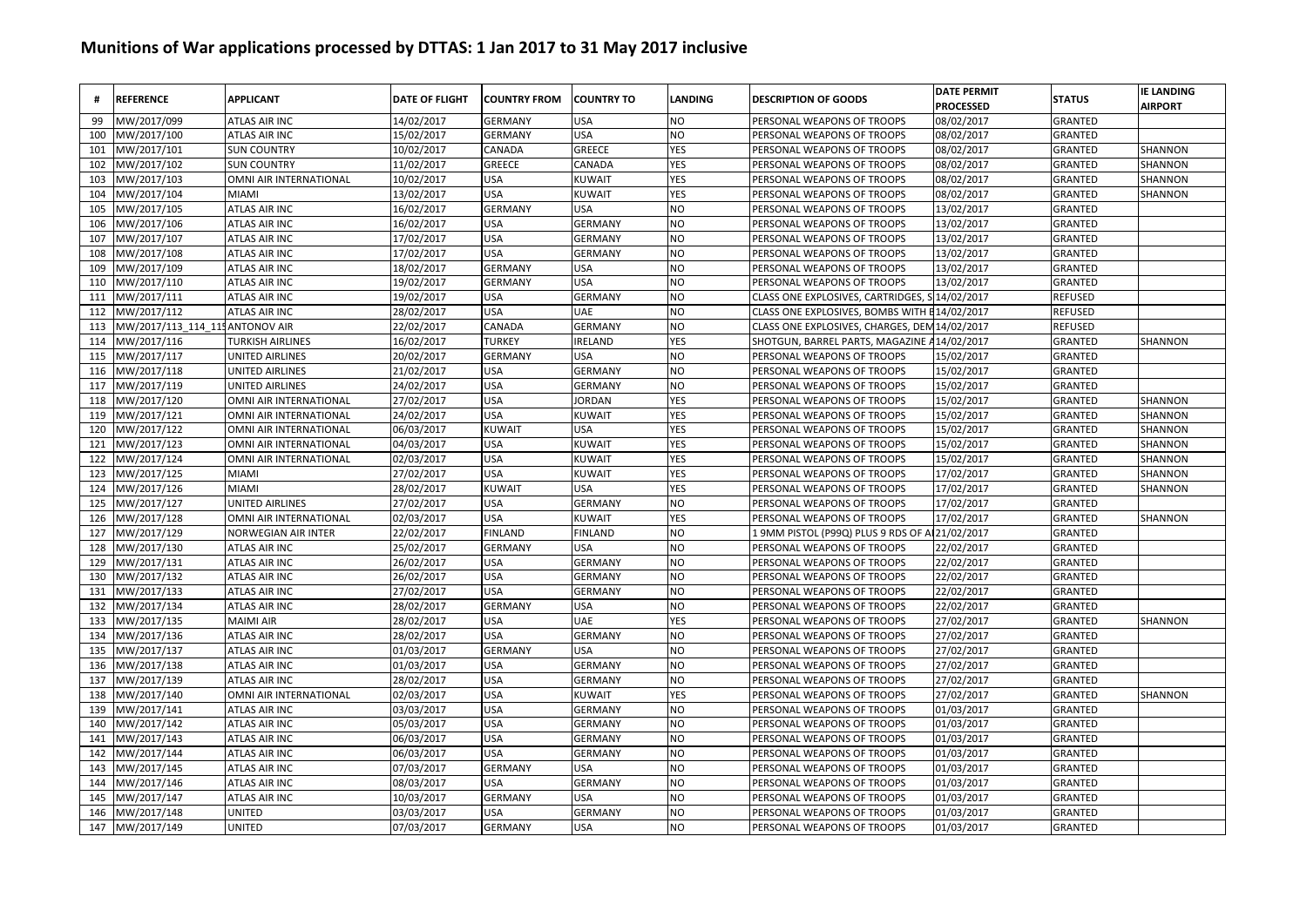| #   | <b>REFERENCE</b> | <b>APPLICANT</b>       | <b>DATE OF FLIGHT</b> | <b>COUNTRY FROM</b> | <b>COUNTRY TO</b> | <b>LANDING</b> | <b>DESCRIPTION OF GOODS</b>                   | <b>DATE PERMIT</b><br><b>PROCESSED</b> | <b>STATUS</b>  | <b>IE LANDING</b><br><b>AIRPORT</b> |
|-----|------------------|------------------------|-----------------------|---------------------|-------------------|----------------|-----------------------------------------------|----------------------------------------|----------------|-------------------------------------|
| 148 | MW/2017/150      | <b>UNITED</b>          | 05/03/2017            | <b>USA</b>          | <b>GERMANY</b>    | NO.            | PERSONAL WEAPONS OF TROOPS                    | 01/03/2017                             | GRANTED        |                                     |
| 149 | MW/2017/151      | AIR ATLANTA ICELANDIC  | 04/03/2017            | <b>GERMANY</b>      | <b>USA</b>        | <b>NO</b>      | GLOCK PISTOLS & SPARE PARTS INCLUD 03/03/2017 |                                        | <b>REFUSED</b> |                                     |
| 150 | MW/2017/152      | <b>AER LINGUS</b>      | 03/03/2017            | <b>BELFAST</b>      | LONDON            | <b>NO</b>      | 12 UPPERS FOR S16 RIFLES                      | 03/03/2017                             | GRANTED        |                                     |
| 151 | MW/2017/153      | OMNI AIR INTERNATIONAL | 18/03/2017            | <b>USA</b>          | <b>KUWAIT</b>     | YES            | PERSONAL WEAPONS OF TROOPS                    | 06/03/2017                             | GRANTED        | SHANNON                             |
| 152 | MW/2017/154      | OMNI AIR INTERNATIONAL | 13/03/2017            | <b>USA</b>          | <b>CYPRUS</b>     | YES            | PERSONAL WEAPONS OF TROOPS                    | 06/03/2017                             | GRANTED        | SHANNON                             |
| 153 | MW/2017/155      | OMNI AIR INTERNATIONAL | 08/03/2017            | <b>QATAR</b>        | <b>USA</b>        | YES            | PERSONAL WEAPONS OF TROOPS                    | 06/03/2017                             | GRANTED        | SHANNON                             |
| 154 | MW/2017/156      | OMNI AIR INTERNATIONAL | 17/03/2017            | <b>USA</b>          | <b>KUWAIT</b>     | YES            | PERSONAL WEAPONS OF TROOPS                    | 06/03/2017                             | GRANTED        | SHANNON                             |
| 155 | MW/2017/157      | OMNI AIR INTERNATIONAL | 18/03/2017            | QATAR               | USA               | YES            | PERSONAL WEAPONS OF TROOPS                    | 06/03/2017                             | <b>GRANTED</b> | SHANNON                             |
| 156 | MW/2017/158      | <b>ATLAS AIR INC</b>   | 10/03/2017            | <b>USA</b>          | <b>GERMANY</b>    | NO.            | <b>CLASS 1 EXPLOSIVES</b>                     | 09/03/2017                             | <b>REFUSED</b> |                                     |
| 157 | MW/2017/159      | <b>ATLAS AIR INC</b>   | 11/03/2017            | <b>USA</b>          | <b>GERMANY</b>    | NO             | <b>CLASS 1 EXPLOSIVES</b>                     | 09/03/2017                             | <b>REFUSED</b> |                                     |
| 158 | MW/2017/160      | <b>ATLAS AIR INC</b>   | 10/03/2017            | <b>USA</b>          | <b>GERMANY</b>    | <b>NO</b>      | PERSONAL WEAPONS OF TROOPS                    | 09/03/2017                             | <b>GRANTED</b> |                                     |
| 159 | MW/2017/161      | <b>ATLAS AIR INC</b>   | 12/03/2017            | <b>GERMANY</b>      | <b>USA</b>        | <b>NO</b>      | PERSONAL WEAPONS OF TROOPS                    | 09/03/2017                             | <b>GRANTED</b> |                                     |
| 160 | MW/2017/162      | ATLAS AIR INC          | 13/03/2017            | <b>USA</b>          | <b>GERMANY</b>    | <b>NO</b>      | PERSONAL WEAPONS OF TROOPS                    | 09/03/2017                             | GRANTED        |                                     |
| 161 | MW/2017/163      | <b>ATLAS AIR INC</b>   | 14/03/2017            | <b>GERMANY</b>      | <b>USA</b>        | NO             | PERSONAL WEAPONS OF TROOPS                    | 10/03/2017                             | GRANTED        |                                     |
| 162 | MW/2017/164      | <b>ATLAS AIR INC</b>   | 14/03/2017            | <b>USA</b>          | <b>GERMANY</b>    | N <sub>O</sub> | PERSONAL WEAPONS OF TROOPS                    | 09/03/2017                             | GRANTED        |                                     |
| 163 | MW/2017/165      | <b>ATLAS AIR INC</b>   | 15/03/2017            | <b>GERMANY</b>      | <b>USA</b>        | NO.            | PERSONAL WEAPONS OF TROOPS                    | 09/03/2017                             | GRANTED        |                                     |
| 164 | MW/2017/166      | OMNI AIR INTERNATIONAL | 24/03/2017            | <b>USA</b>          | <b>KUWAIT</b>     | YES            | PERSONAL WEAPONS OF TROOPS                    | 09/03/2017                             | GRANTED        | SHANNON                             |
| 165 | MW/2017/167      | OMNI AIR INTERNATIONAL | 25/03/2017            | <b>KUWAIT</b>       | <b>USA</b>        | <b>YES</b>     | PERSONAL WEAPONS OF TROOPS                    | 09/03/2017                             | GRANTED        | SHANNON                             |
| 166 | MW/2017/168      | OMNI AIR INTERNATIONAL | 12/03/2017            | <b>USA</b>          | <b>KUWAIT</b>     | <b>YES</b>     | PERSONAL WEAPONS OF TROOPS                    | 09/03/2017                             | GRANTED        | SHANNON                             |
| 167 | MW/2017/169      | OMNI AIR INTERNATIONAL | 13/03/2017            | <b>GERMANY</b>      | <b>USA</b>        | YES            | PERSONAL WEAPONS OF TROOPS                    | 09/03/2017                             | GRANTED        | SHANNON                             |
| 168 | MW/2017/170      | OMNI AIR INTERNATIONAL | 11/03/2017            | <b>USA</b>          | KUWAIT            | YES            | PERSONAL WEAPONS OF TROOPS                    | 09/03/2017                             | <b>GRANTED</b> | SHANNON                             |
| 169 | MW/2017/171      | OMNI AIR INTERNATIONAL | 12/03/2017            | QATAR               | <b>USA</b>        | YES            | PERSONAL WEAPONS OF TROOPS                    | 09/03/2017                             | GRANTED        | SHANNON                             |
| 170 | MW/2017/172      | OMNI AIR INTERNATIONAL | 13/03/2017            | <b>USA</b>          | CANADA            | YES            | PERSONAL WEAPONS OF TROOPS                    | 09/03/2017                             | <b>GRANTED</b> | SHANNON                             |
| 171 | MW/2017/173      | <b>UNITED AIRLINES</b> | 19/03/2017            | <b>GERMANY</b>      | <b>USA</b>        | NO             | PERSONAL WEAPONS OF TROOPS                    | 14/03/2017                             | GRANTED        |                                     |
| 172 | MW/2017/174      | <b>ATLAS AIR INC</b>   | 25/03/2017            | <b>USA</b>          | <b>UAE</b>        | NO             | Class 1 Explosives - Rockets                  | 15/03/2017                             | <b>REFUSED</b> |                                     |
| 173 | MW/2017/175      | OMNI AIR INTERNATIONAL | 21/03/2017            | <b>USA</b>          | <b>RUSSIA</b>     | YES            | PERSONAL WEAPONS OF TROOPS                    | 16/03/2017                             | <b>GRANTED</b> | SHANNON                             |
| 174 | MW/2017/176      | OMNI AIR INTERNATIONAL | 22/03/2017            | <b>KUWAIT</b>       | <b>USA</b>        | YES            | PERSONAL WEAPONS OF TROOPS                    | 16/03/2017                             | <b>GRANTED</b> | SHANNON                             |
| 175 | MW/2017/177      | OMNI AIR INTERNATIONAL | 24/03/2017            | <b>USA</b>          | <b>CYPRUS</b>     | YES            | PERSONAL WEAPONS OF TROOPS                    | 16/03/2017                             | GRANTED        | SHANNON                             |
| 176 | MW/2017/178      | OMNI AIR INTERNATIONAL | 24/03/2017            | <b>USA</b>          | <b>RUSSIA</b>     | YES            | PERSONAL WEAPONS OF TROOPS                    | 16/03/2017                             | <b>GRANTED</b> | SHANNON                             |
| 177 | MW/2017/179      | OMNI AIR INTERNATIONAL | 28/03/2017            | <b>USA</b>          | <b>KUWAIT</b>     | YES            | PERSONAL WEAPONS OF TROOPS                    | 16/03/2017                             | GRANTED        | SHANNON                             |
| 178 | MW/2017/180      | <b>MIAMI AIR</b>       | 22/03/2017            | <b>USA</b>          | <b>KUWAIT</b>     | <b>YES</b>     | PERSONAL WEAPONS OF TROOPS                    | 20/03/2017                             | GRANTED        | SHANNON                             |
| 179 | MW/2017/181      | <b>ATLAS AIR INC</b>   | 19/03/2017            | <b>USA</b>          | <b>GERMANY</b>    | NO             | PERSONAL WEAPONS OF TROOPS                    | 20/03/2017                             | GRANTED        |                                     |
| 180 | MW/2017/182      | <b>ATLAS AIR INC</b>   | 20/03/2017            | <b>GERMANY</b>      | <b>USA</b>        | NO             | PERSONAL WEAPONS OF TROOPS                    | 20/03/2017                             | GRANTED        |                                     |
| 181 | MW/2017/183      | <b>ATLAS AIR INC</b>   | 20/03/2017            | <b>USA</b>          | POLAND            | NO             | PERSONAL WEAPONS OF TROOPS                    | 20/03/2017                             | <b>GRANTED</b> |                                     |
| 182 | MW/2017/184      | <b>ATLAS AIR INC</b>   | 20/03/2017            | <b>USA</b>          | POLAND            | NO.            | PERSONAL WEAPONS OF TROOPS                    | 20/03/2017                             | <b>GRANTED</b> |                                     |
| 183 | MW/2017/185      | <b>ATLAS AIR INC</b>   | 20/03/2017            | <b>USA</b>          | <b>GERMANY</b>    | NO             | PERSONAL WEAPONS OF TROOPS                    | 20/03/2017                             | <b>GRANTED</b> |                                     |
| 184 | MW/2017/186      | <b>ATLAS AIR INC</b>   | 21/03/2017            | <b>USA</b>          | <b>GERMANY</b>    | NO             | PERSONAL WEAPONS OF TROOPS                    | 20/03/2017                             | <b>GRANTED</b> |                                     |
| 185 | MW/2017/187      | <b>ATLAS AIR INC</b>   | 21/03/2017            | <b>GERMANY</b>      | <b>USA</b>        | NO             | PERSONAL WEAPONS OF TROOPS                    | 20/03/2017                             | <b>GRANTED</b> |                                     |
| 186 | MW/2017/188      | <b>ATLAS AIR INC</b>   | 22/03/2017            | <b>GERMANY</b>      | <b>USA</b>        | NO             | PERSONAL WEAPONS OF TROOPS                    | 20/03/2017                             | <b>GRANTED</b> |                                     |
| 187 | MW/2017/189      | <b>ATLAS AIR INC</b>   | 26/03/2017            | <b>USA</b>          | <b>GERMANY</b>    | NO             | Class 1 explosives - cartridges - small ar    | 122/03/2017                            | <b>REFUSED</b> |                                     |
| 188 | MW/2017/190      | OMNI AIR INTERNATIONAL | 31/03/2017            | <b>USA</b>          | <b>KUWAIT</b>     | YES            | PERSONAL WEAPONS OF TROOPS                    | 23/03/2017                             | GRANTED        | SHANNON                             |
| 189 | MW/2017/191      | <b>UNITED AIRLINES</b> | 10/04/2017            | <b>USA</b>          | <b>GERMANY</b>    | NO             | PERSONAL WEAPONS OF TROOPS                    | 23/03/2017                             | GRANTED        |                                     |
| 190 | MW/2017/192      | <b>UNITED AIRLINES</b> | 11/04/2017            | <b>GERMANY</b>      | <b>USA</b>        | NO             | PERSONAL WEAPONS OF TROOPS                    | 23/03/2017                             | GRANTED        |                                     |
| 191 | MW/2017/193      | <b>UNITED AIRLINES</b> | 12/04/2017            | <b>GERMANY</b>      | <b>USA</b>        | NO             | PERSONAL WEAPONS OF TROOPS                    | 23/03/2017                             | <b>GRANTED</b> |                                     |
| 192 | MW/2017/194      | <b>UNITED AIRLINES</b> | 10/04/2017            | <b>USA</b>          | <b>GERMANY</b>    | NO             | PERSONAL WEAPONS OF TROOPS                    | 23/03/2017                             | <b>GRANTED</b> |                                     |
| 193 | MW/2017/195      | ATLAS AIR INC          | 23/03/2017            | <b>USA</b>          | POLAND            | NO             | PERSONAL WEAPONS OF TROOPS                    | 23/03/2017                             | <b>GRANTED</b> |                                     |
| 194 | MW/2017/196      | <b>ATLAS AIR INC</b>   | 25/03/2017            | <b>USA</b>          | <b>GERMANY</b>    | NO             | PERSONAL WEAPONS OF TROOPS                    | 23/03/2017                             | <b>GRANTED</b> |                                     |
| 195 | MW/2017/197      | <b>ATLAS AIR INC</b>   | 25/03/2017            | <b>GERMANY</b>      | <b>USA</b>        | NO             | PERSONAL WEAPONS OF TROOPS                    | 23/03/2017                             | GRANTED        |                                     |
| 196 | MW/2017/198      | <b>ATLAS AIR INC</b>   | 27/03/2017            | <b>GERMANY</b>      | <b>USA</b>        | NO             | PERSONAL WEAPONS OF TROOPS                    | 23/03/2017                             | <b>GRANTED</b> |                                     |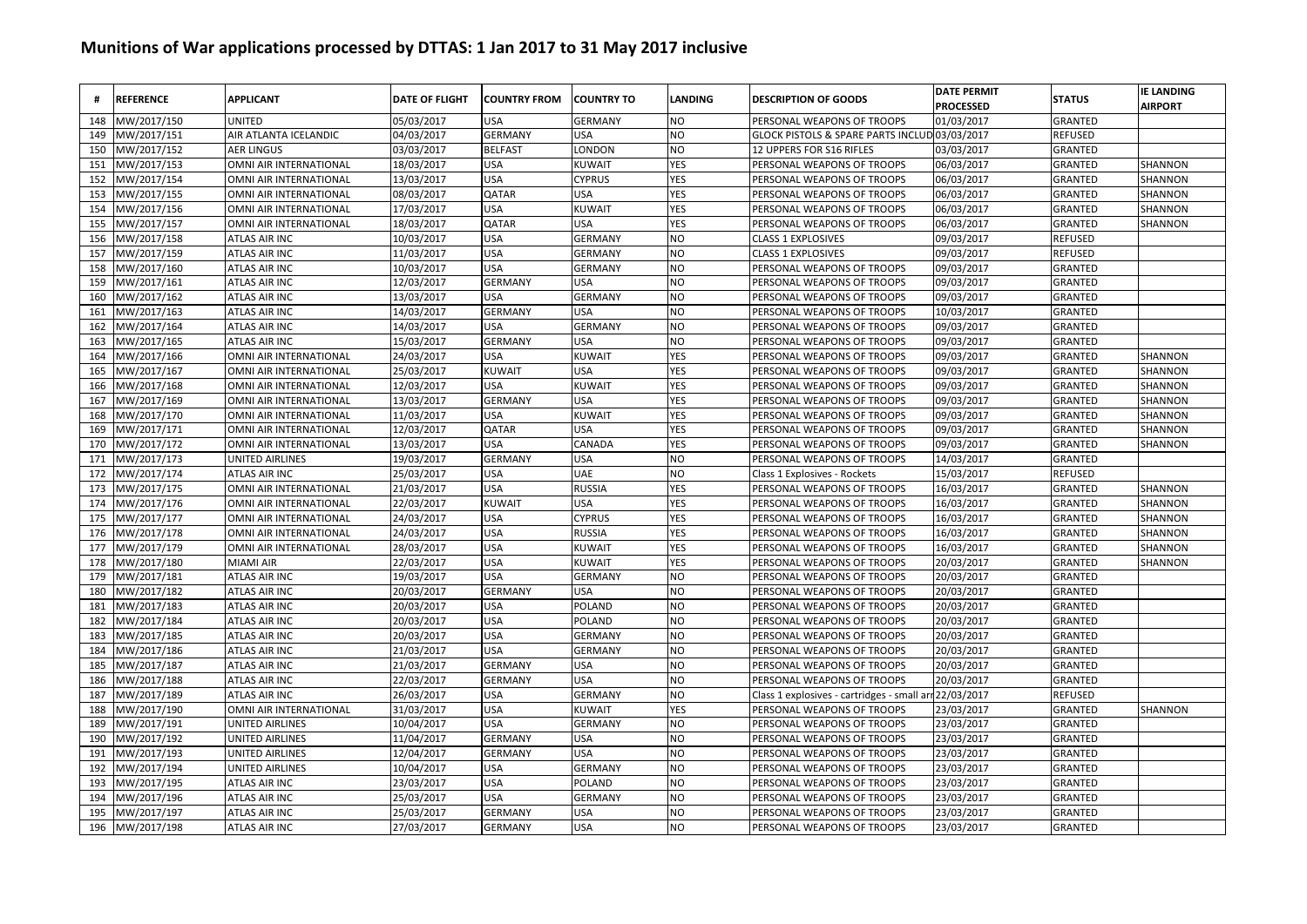| #   | <b>REFERENCE</b> | <b>APPLICANT</b>              | <b>DATE OF FLIGHT</b> | <b>COUNTRY FROM</b> | <b>COUNTRY TO</b> | LANDING    | <b>DESCRIPTION OF GOODS</b>                  | <b>DATE PERMIT</b><br><b>PROCESSED</b> | <b>STATUS</b>  | <b>IE LANDING</b><br><b>AIRPORT</b> |
|-----|------------------|-------------------------------|-----------------------|---------------------|-------------------|------------|----------------------------------------------|----------------------------------------|----------------|-------------------------------------|
| 197 | MW/2017/199      | <b>ATLAS AIR INC</b>          | 26/03/2017            | <b>USA</b>          | <b>GERMANY</b>    | NO         | PERSONAL WEAPONS OF TROOPS                   | 24/04/2017                             | <b>GRANTED</b> |                                     |
| 198 | MW/2017/200      | <b>ATLAS AIR INC</b>          | 27/03/2017            | <b>USA</b>          | <b>GERMANY</b>    | <b>NO</b>  | PERSONAL WEAPONS OF TROOPS                   | 24/04/2017                             | GRANTED        |                                     |
| 199 | MW/2017/201      | <b>ATLAS AIR INC</b>          | 27/03/2017            | <b>USA</b>          | <b>GERMANY</b>    | NO         | PERSONAL WEAPONS OF TROOPS                   | 24/04/2017                             | GRANTED        |                                     |
| 200 | MW/2017/202      | ATLAS AIR INC                 | 27/03/2017            | <b>USA</b>          | <b>GERMANY</b>    | NO         | PERSONAL WEAPONS OF TROOPS                   | 24/03/2017                             | GRANTED        |                                     |
| 201 | MW/2017/203      | ATLAS AIR INC                 | 28/03/2017            | <b>USA</b>          | NΗ                | NO         | PERSONAL WEAPONS OF TROOPS                   | 27/03/2017                             | GRANTED        |                                     |
| 202 | MW/2017/204      | <b>ATLAS AIR INC</b>          | 28/03/2017            | <b>GERMANY</b>      | <b>USA</b>        | NO         | PERSONAL WEAPONS OF TROOPS                   | 27/03/2017                             | GRANTED        |                                     |
| 203 | MW/2017/205      | <b>ATLAS AIR INC</b>          | 29/03/2017            | <b>USA</b>          | <b>GERMANY</b>    | NO         | PERSONAL WEAPONS OF TROOPS                   | 27/03/2017                             | GRANTED        |                                     |
| 204 | MW/2017/206      | <b>ATLAS AIR INC</b>          | 29/03/2017            | <b>GERMANY</b>      | <b>USA</b>        | NO         | PERSONAL WEAPONS OF TROOPS                   | 27/03/2017                             | <b>GRANTED</b> |                                     |
| 205 | MW/2017/207      | <b>ATLAS AIR INC</b>          | 30/03/2017            | <b>GERMANY</b>      | <b>USA</b>        | NO         | PERSONAL WEAPONS OF TROOPS                   | 27/03/2017                             | <b>GRANTED</b> |                                     |
| 206 | MW/2017/208      | <b>ATLAS AIR INC</b>          | 31/03/2017            | <b>USA</b>          | <b>GERMANY</b>    | NO         | PERSONAL WEAPONS OF TROOPS                   | 27/03/2017                             | <b>GRANTED</b> |                                     |
| 207 | MW/2017/209      | <b>ATLAS AIR INC</b>          | 31/03/2017            | <b>USA</b>          | <b>GERMANY</b>    | NO         | PERSONAL WEAPONS OF TROOPS                   | 27/03/2017                             | <b>GRANTED</b> |                                     |
| 208 | MW/2017/210      | <b>ATLAS AIR INC</b>          | 31/03/2017            | <b>USA</b>          | <b>GERMANY</b>    | NO         | PERSONAL WEAPONS OF TROOPS                   | 27/03/2017                             | <b>GRANTED</b> |                                     |
| 209 | MW/2017/211      | <b>ATLAS AIR INC</b>          | 28/03/2017            | <b>GERMANY</b>      | <b>USA</b>        | NO         | PERSONAL WEAPONS OF TROOPS                   | 27/03/2017                             | GRANTED        |                                     |
| 210 | MW/2017/212      | OMNI AIR INTERNATIONAL        | 02/04/2017            | <b>USA</b>          | <b>KUWAIT</b>     | YES        | PERSONAL WEAPONS OF TROOPS                   | 30/03/2017                             | <b>GRANTED</b> | SHANNON                             |
| 211 | MW/2017/213      | OMNI AIR INTERNATIONAL        | 05/04/2017            | <b>USA</b>          | <b>KUWAIT</b>     | YES        | PERSONAL WEAPONS OF TROOPS                   | 30/03/2017                             | GRANTED        | SHANNON                             |
| 212 | MW/2017/214      | OMNI AIR INTERNATIONAL        | 07/04/2017            | <b>UAE</b>          | <b>USA</b>        | YES        | PERSONAL WEAPONS OF TROOPS                   | 30/03/2017                             | GRANTED        | SHANNON                             |
| 213 | MW/2017/215      | OMNI AIR INTERNATIONAL        | 09/04/2017            | <b>USA</b>          | KUWAIT            | YES        | PERSONAL WEAPONS OF TROOPS                   | 30/03/2017                             | GRANTED        | SHANNON                             |
| 214 | MW/2017/216      | OMNI AIR INTERNATIONAL        | 10/04/2017            | <b>GERMANY</b>      | <b>USA</b>        | YES        | PERSONAL WEAPONS OF TROOPS                   | 30/03/2017                             | <b>GRANTED</b> | SHANNON                             |
| 215 | MW/2017/217      | OMNI AIR INTERNATIONAL        | 10/04/2017            | <b>USA</b>          | <b>BAHRAIN</b>    | YES        | PERSONAL WEAPONS OF TROOPS                   | 30/03/2017                             | <b>GRANTED</b> | SHANNON                             |
| 216 | MW/2017/218      | OMNI AIR INTERNATIONAL        | 12/04/2017            | <b>KUWAIT</b>       | <b>USA</b>        | YES        | PERSONAL WEAPONS OF TROOPS                   | 30/03/2017                             | <b>GRANTED</b> | SHANNON                             |
| 217 | MW/2017/219      | OMNI AIR INTERNATIONAL        | 11/04/2017            | <b>USA</b>          | <b>KUWAIT</b>     | YES        | PERSONAL WEAPONS OF TROOPS                   | 30/03/2017                             | GRANTED        | SHANNON                             |
| 218 | MW/2017/220      | <b>MIAMI AIR</b>              | 30/03/2017            | <b>USA</b>          | UAE               | <b>YES</b> | PERSONAL WEAPONS OF TROOPS                   | 29/03/2017                             | <b>GRANTED</b> | SHANNON                             |
| 219 | MW/2017/221      | <b>NATIONAL AIRLINES</b>      | 01/04/2017            | <b>USA</b>          | <b>BULGARIA</b>   | <b>YES</b> | PERSONAL WEAPONS OF TROOPS                   | 29/03/2017                             | <b>GRANTED</b> | SHANNON                             |
| 220 | MW/2017/222      | <b>ATLAS AIR INC</b>          | 02/04/2017            | <b>GERMANY</b>      | <b>USA</b>        | NO         | PERSONAL WEAPONS OF TROOPS                   | 31/03/2017                             | <b>GRANTED</b> |                                     |
| 221 | MW/2017/223      | <b>ATLAS AIR INC</b>          | 02/04/2017            | <b>USA</b>          | <b>GERMANY</b>    | NO         | PERSONAL WEAPONS OF TROOPS                   | 31/03/2017                             | GRANTED        |                                     |
| 222 | MW/2017/224      | <b>ATLAS AIR INC</b>          | 03/04/2017            | <b>USA</b>          | <b>GERMANY</b>    | NO         | PERSONAL WEAPONS OF TROOPS                   | 31/03/2017                             | GRANTED        |                                     |
| 223 | MW/2017/225      | <b>ATLAS AIR INC</b>          | 04/04/2017            | <b>GERMANY</b>      | <b>USA</b>        | NO         | PERSONAL WEAPONS OF TROOPS                   | 31/03/2017                             | GRANTED        |                                     |
| 224 | MW/2017/226      | <b>ATLAS AIR INC</b>          | 04/04/2017            | <b>GERMANY</b>      | <b>USA</b>        | NO         | PERSONAL WEAPONS OF TROOPS                   | 31/03/2017                             | GRANTED        |                                     |
| 225 | MW/2017/227      | ATLAS AIR INC                 | 05/04/2017            | <b>USA</b>          | <b>GERMANY</b>    | NO         | PERSONAL WEAPONS OF TROOPS                   | 31/03/2017                             | GRANTED        |                                     |
| 226 | MW/2017/228      | <b>ATLAS AIR INC</b>          | 06/04/2017            | <b>GERMANY</b>      | <b>USA</b>        | NO         | PERSONAL WEAPONS OF TROOPS                   | 31/03/2017                             | <b>GRANTED</b> |                                     |
| 227 | MW/2017/229      | <b>ATLAS AIR INC</b>          | 06/04/2017            | <b>USA</b>          | <b>GERMANY</b>    | NO         | PERSONAL WEAPONS OF TROOPS                   | 31/03/2017                             | <b>GRANTED</b> |                                     |
| 228 | MW/2017/230      | <b>AER LINGUS</b>             | 02/04/2017            | <b>IRELAND</b>      | <b>BELGIUM</b>    | YES        | 1 Glock pistol and ammunition                | 31/03/2017                             | <b>GRANTED</b> | <b>DUBLIN</b>                       |
| 229 | MW/2017/231      | <b>AER LINGUS</b>             | 01/04/2017            | <b>USA</b>          | RELAND            | <b>YES</b> | 1 Glock pistol and ammunition -              | 31/03/2017                             | <b>GRANTED</b> | <b>DUBLIN</b>                       |
| 230 | MW/2017/232      | <b>FREEBIRD AIRLINES</b>      | 04/04/2017            | <b>DUBLIN</b>       | <b>ISRAEL</b>     | YES        | 1XSTEEL BOX OF CARTRIDGES FOR WEA 31/03/2017 |                                        | GRANTED        | <b>DUBLIN</b>                       |
| 231 | MW/2017/233      | OMNI AIR INTERNATIONAL        | 04/04/2017            | <b>USA</b>          | <b>SPAIN</b>      | <b>YES</b> | PERSONAL WEAPONS OF TROOPS                   | 03/04/2017                             | <b>GRANTED</b> | SHANNON                             |
| 232 | MW/2017/234      | <b>OMNI AIR INTERNATIONAL</b> | 07/04/2017            | <b>USA</b>          | <b>KUWAIT</b>     | YES        | PERSONAL WEAPONS OF TROOPS                   | 05/04/2017                             | <b>GRANTED</b> | SHANNON                             |
| 233 | MW/2017/235      | OMNI AIR INTERNATIONAL        | 08/04/2017            | <b>KUWAIT</b>       | <b>USA</b>        | YES        | PERSONAL WEAPONS OF TROOPS                   | 05/04/2017                             | <b>GRANTED</b> | SHANNON                             |
| 234 | MW/2017/236      | OMNI AIR INTERNATIONAL        | 22/04/2017            | <b>KUWAIT</b>       | <b>USA</b>        | YES        | PERSONAL WEAPONS OF TROOPS                   | 05/04/2017                             | GRANTED        | SHANNON                             |
| 235 | MW/2017/237      | OMNI AIR INTERNATIONAL        | 21/04/2017            | <b>USA</b>          | <b>KUWAIT</b>     | YES        | PERSONAL WEAPONS OF TROOPS                   | 05/04/2017                             | GRANTED        | SHANNON                             |
| 236 | MW/2017/238      | <b>MIAMI AIR</b>              | 06/04/2017            | <b>USA</b>          | <b>TURKEY</b>     | YES        | PERSONAL WEAPONS OF TROOPS                   | 05/04/2017                             | GRANTED        | SHANNON                             |
| 237 | MW/2017/239      | <b>ATLAS AIR INC</b>          | 08/04/2017            | <b>USA</b>          | <b>GERMANY</b>    | NO         | PERSONAL WEAPONS OF TROOPS                   | 06/04/2017                             | GRANTED        |                                     |
| 238 | MW/2017/240      | ATLAS AIR INC                 | 08/04/2017            | <b>GERMANY</b>      | <b>USA</b>        | NO         | PERSONAL WEAPONS OF TROOPS                   | 06/04/2017                             | <b>GRANTED</b> |                                     |
| 239 | MW/2017/241      | ATLAS AIR INC                 | 08/04/2017            | <b>GERMANY</b>      | <b>USA</b>        | NO         | PERSONAL WEAPONS OF TROOPS                   | 06/04/2017                             | <b>GRANTED</b> |                                     |
| 240 | MW/2017/242      | ATLAS AIR INC                 | 09/04/2017            | <b>USA</b>          | <b>GERMANY</b>    | NO         | PERSONAL WEAPONS OF TROOPS                   | 06/04/2017                             | GRANTED        |                                     |
| 241 | MW/2017/243      | ATLAS AIR INC                 | 10/04/2017            | <b>GERMANY</b>      | <b>USA</b>        | NO         | PERSONAL WEAPONS OF TROOPS                   | 07/04/2017                             | GRANTED        |                                     |
| 242 | VIW/2017/244     | ATLAS AIR INC                 | 10/04/2017            | <b>USA</b>          | <b>GERMANY</b>    | NO         | PERSONAL WEAPONS OF TROOPS                   | 07/04/2017                             | GRANTED        |                                     |
| 243 | MW/2017/245      | <b>ATLAS AIR INC</b>          | 10/04/2017            | <b>USA</b>          | <b>GERMANY</b>    | NO         | PERSONAL WEAPONS OF TROOPS                   | 07/04/2017                             | GRANTED        |                                     |
| 244 | MW/2017/246      | <b>ATLAS AIR INC</b>          | 11/04/2017            | <b>GERMANY</b>      | <b>USA</b>        | NO         | PERSONAL WEAPONS OF TROOPS                   | 07/04/2017                             | <b>GRANTED</b> |                                     |
| 245 | MW/2017/247      | ATLAS AIR INC                 | 11/04/2017            | <b>GERMANY</b>      | <b>USA</b>        | NO         | PERSONAL WEAPONS OF TROOPS                   | 07/04/2017                             | <b>GRANTED</b> |                                     |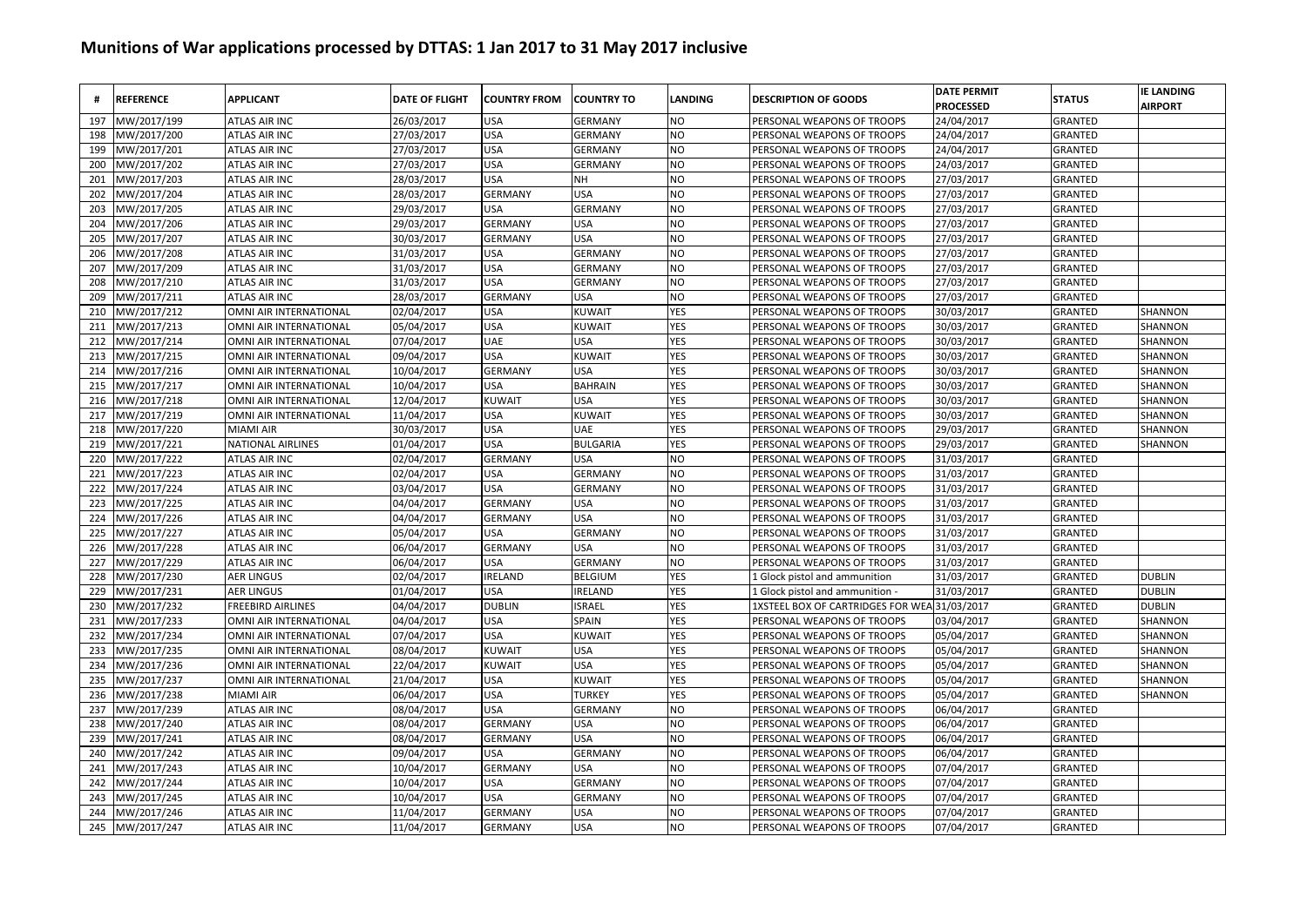| #   | <b>REFERENCE</b> | <b>APPLICANT</b>         | <b>DATE OF FLIGHT</b> | <b>COUNTRY FROM</b> | <b>COUNTRY TO</b> | LANDING | <b>DESCRIPTION OF GOODS</b>      | <b>DATE PERMIT</b><br><b>PROCESSED</b> | <b>STATUS</b>  | <b>IE LANDING</b><br><b>AIRPORT</b> |
|-----|------------------|--------------------------|-----------------------|---------------------|-------------------|---------|----------------------------------|----------------------------------------|----------------|-------------------------------------|
| 246 | MW/2017/248      | <b>ATLAS AIR INC</b>     | 12/04/2017            | <b>USA</b>          | <b>GERMANY</b>    | NO      | PERSONAL WEAPONS OF TROOPS       | 07/04/2017                             | <b>GRANTED</b> |                                     |
| 247 | MW/2017/249      | <b>ATLAS AIR INC</b>     | 13/04/2017            | <b>USA</b>          | <b>GERMANY</b>    | NO      | PERSONAL WEAPONS OF TROOPS       | 07/04/2017                             | GRANTED        |                                     |
| 248 | MW/2017/250      | ATLAS AIR INC            | 12/05/2017            | <b>USA</b>          | <b>GERMANY</b>    | ΝO      | PERSONAL WEAPONS OF TROOPS       | 08/05/2017                             | GRANTED        |                                     |
| 249 | MW/2017/250      | ATLAS AIR INC            | 13/04/2017            | <b>GERMANY</b>      | <b>USA</b>        | NO      | PERSONAL WEAPONS OF TROOPS       | 07/04/2017                             | GRANTED        |                                     |
| 250 | MW/2017/251      | ATLAS AIR INC            | 14/04/2017            | <b>USA</b>          | <b>GERMANY</b>    | NO      | PERSONAL WEAPONS OF TROOPS       | 07/04/2017                             | GRANTED        |                                     |
| 251 | MW/2017/252      | ATLAS AIR INC            | 14/04/2017            | <b>USA</b>          | <b>GERMANY</b>    | ΝO      | PERSONAL WEAPONS OF TROOPS       | 07/04/2017                             | GRANTED        |                                     |
| 252 | MW/2017/253      | OMNI AIR INTERNATIONAL   | 02/05/2017            | <b>USA</b>          | <b>JORDAN</b>     | YES     | PERSONAL WEAPONS OF TROOPS       | 07/04/2017                             | <b>GRANTED</b> | SHANNON                             |
| 253 | MW/2017/254      | OMNI AIR INTERNATIONAL   | 12/04/2017            | <b>USA</b>          | ROMANIA           | YES     | PERSONAL WEAPONS OF TROOPS       | 07/04/2017                             | <b>GRANTED</b> | <b>SHANNON</b>                      |
| 254 | MW/2017/255      | OMNI AIR INTERNATIONAL   | 08/04/2017            | <b>USA</b>          | <b>KUWAIT</b>     | YES     | PERSONAL WEAPONS OF TROOPS       | 07/04/2017                             | GRANTED        | SHANNON                             |
| 255 | MW/2017/256      | <b>SUN COUNTRY</b>       | 10/04/2017            | CANADA              | <b>GREECE</b>     | YES     | PERSONAL WEAPONS OF TROOPS       | 07/04/2017                             | <b>GRANTED</b> | SHANNON                             |
| 256 | MW/2017/257      | <b>SUN COUNTRY</b>       | 11/04/2017            | <b>GREECE</b>       | CANADA            | YES     | PERSONAL WEAPONS OF TROOPS       | 07/04/2017                             | <b>GRANTED</b> | SHANNON                             |
| 257 | MW/2017/258      | UKRAINE AIRALLIANCE      | 02/05/2017            | <b>TURKEY</b>       | <b>USA</b>        | YES     | 5 WARHEAD ROCKETS (UN0286) CLASS | 25/04/2017                             | <b>REFUSED</b> | SHANNON                             |
| 258 | MW/2017/259      | <b>UNITED AIRLINES</b>   | 12/04/2017            | <b>GERMANY</b>      | <b>USA</b>        | ΝO      | PERSONAL WEAPONS OF TROOPS       | 11/04/2017                             | GRANTED        |                                     |
| 259 | MW/2017/260      | OMNI AIR INTERNATIONAL   | 12/04/2017            | <b>USA</b>          | JORDAN            | YES     | PERSONAL WEAPONS OF TROOPS       | 11/04/2017                             | <b>GRANTED</b> | SHANNON                             |
| 260 | MW/2017/261      | OMNI AIR INTERNATIONAL   | 13/04/2017            | <b>JORDAN</b>       | <b>USA</b>        | YES     | PERSONAL WEAPONS OF TROOPS       | 11/04/2017                             | GRANTED        | SHANNON                             |
| 261 | MW/2017/262      | <b>UNITED Airlines</b>   | 15/04/2017            | <b>USA</b>          | <b>GERMANY</b>    | ΝO      | PERSONAL WEAPONS OF TROOPS       | 12/04/2017                             | GRANTED        |                                     |
| 262 | MW/2017/263      | <b>UNITED Airlines</b>   | 16/04/2017            | <b>KUWAIT</b>       | <b>USA</b>        | NO      | PERSONAL WEAPONS OF TROOPS       | 12/04/2017                             | GRANTED        |                                     |
| 263 | MW/2017/264      | <b>UNITED Airlines</b>   | 18/04/2017            | <b>GERMANY</b>      | <b>USA</b>        | NO      | PERSONAL WEAPONS OF TROOPS       | 12/04/2017                             | <b>GRANTED</b> |                                     |
| 264 | MW/2017/265      | <b>UNITED Airlines</b>   | 19/04/2017            | <b>KUWAIT</b>       | <b>USA</b>        | NO      | PERSONAL WEAPONS OF TROOPS       | 12/04/2017                             | <b>GRANTED</b> |                                     |
| 265 | MW/2017/266      | OMNI AIR INTERNATIONAL   | 14/04/2017            | <b>USA</b>          | <b>KUWAIT</b>     | YES     | PERSONAL WEAPONS OF TROOPS       | 12/04/2017                             | <b>GRANTED</b> | SHANNON                             |
| 266 | MW/2017/267      | OMNI AIR INTERNATIONAL   | 15/04/2017            | <b>KUWAIT</b>       | <b>USA</b>        | YES     | PERSONAL WEAPONS OF TROOPS       | 12/04/2017                             | GRANTED        | SHANNON                             |
| 267 | MW/2017/268      | OMNI AIR INTERNATIONAL   | 16/04/2017            | <b>UAE</b>          | <b>USA</b>        | YES     | PERSONAL WEAPONS OF TROOPS       | 12/04/2017                             | <b>GRANTED</b> | SHANNON                             |
| 268 | MW/2017/269      | OMNI AIR INTERNATIONAL   | 16/04/2017            | <b>USA</b>          | <b>KUWAIT</b>     | YES     | PERSONAL WEAPONS OF TROOPS       | 12/04/2017                             | <b>GRANTED</b> | SHANNON                             |
| 269 | MW/2017/270      | OMNI AIR INTERNATIONAL   | 17/04/2017            | <b>JORDAN</b>       | <b>USA</b>        | YES     | PERSONAL WEAPONS OF TROOPS       | 12/04/2017                             | <b>GRANTED</b> | SHANNON                             |
| 270 | MW/2017/271      | <b>MIAMI AIR</b>         | 14/04/2017            | <b>USA</b>          | <b>KUWAIT</b>     | YES     | PERSONAL WEAPONS OF TROOPS       | 13/04/2017                             | <b>GRANTED</b> | SHANNON                             |
| 271 | MW/2017/272      | MIAMI AIR                | 17/04/2017            | <b>USA</b>          | QATAR             | YES     | PERSONAL WEAPONS OF TROOPS       | 13/04/2017                             | GRANTED        | SHANNON                             |
| 272 | MW/2017/273      | <b>NATIONAL AIRLINES</b> | 20/04/2017            | <b>USA</b>          | HUNGARY           | YES     | PERSONAL WEAPONS OF TROOPS       | 13/04/2017                             | GRANTED        | SHANNON                             |
| 273 | MW/2017/274      | <b>NATIONAL AIRLINES</b> | 21/04/2017            | <b>TURKEY</b>       | <b>USA</b>        | YES     | PERSONAL WEAPONS OF TROOPS       | 13/04/2017                             | GRANTED        | SHANNON                             |
| 274 | MW/2017/275      | ATLAS AIR INC            | 15/04/2017            | <b>USA</b>          | <b>GERMANY</b>    | ΝO      | PERSONAL WEAPONS OF TROOPS       | 13/04/2017                             | GRANTED        |                                     |
| 275 | MW/2017/276      | <b>ATLAS AIR INC</b>     | 15/04/2017            | <b>GERMANY</b>      | <b>USA</b>        | NO      | PERSONAL WEAPONS OF TROOPS       | 13/04/2017                             | <b>GRANTED</b> |                                     |
| 276 | MW/2017/277      | <b>ATLAS AIR INC</b>     | 15/04/2017            | <b>GERMANY</b>      | <b>USA</b>        | NO      | PERSONAL WEAPONS OF TROOPS       | 13/04/2017                             | <b>GRANTED</b> |                                     |
| 277 | MW/2017/278      | <b>ATLAS AIR INC</b>     | 16/04/2017            | <b>GERMANY</b>      | <b>USA</b>        | NΟ      | PERSONAL WEAPONS OF TROOPS       | 13/04/2017                             | <b>GRANTED</b> |                                     |
| 278 | MW/2017/279      | <b>ATLAS AIR INC</b>     | 16/04/2017            | <b>GERMANY</b>      | <b>USA</b>        | NO      | PERSONAL WEAPONS OF TROOPS       | 13/04/2017                             | <b>GRANTED</b> |                                     |
| 279 | MW/2017/280      | <b>ATLAS AIR INC</b>     | 17/04/2017            | <b>USA</b>          | <b>GERMANY</b>    | NΟ      | PERSONAL WEAPONS OF TROOPS       | 13/04/2017                             | GRANTED        |                                     |
| 280 | MW/2017/281      | <b>ATLAS AIR INC</b>     | 16/04/2017            | <b>USA</b>          | <b>GERMANY</b>    | NO      | PERSONAL WEAPONS OF TROOPS       | 13/04/2017                             | <b>GRANTED</b> |                                     |
| 281 | MW/2017/282      | OMNI AIR INTERNATIONAL   | 14/04/2017            | <b>USA</b>          | <b>KUWAIT</b>     | YES     | PERSONAL WEAPONS OF TROOPS       | 13/04/2017                             | <b>GRANTED</b> | SHANNON                             |
| 282 | MW/2017/283      | OMNI AIR INTERNATIONAL   | 15/04/2017            | <b>KUWAIT</b>       | USA               | YES     | PERSONAL WEAPONS OF TROOPS       | 13/04/2017                             | GRANTED        | SHANNON                             |
| 283 | MW/2017/284      | OMNI AIR INTERNATIONAL   | 17/04/2017            | <b>USA</b>          | <b>TURKEY</b>     | YES     | PERSONAL WEAPONS OF TROOPS       | 13/04/2017                             | GRANTED        | SHANNON                             |
| 284 | MW/2017/285      | OMNI AIR INTERNATIONAL   | 19/04/2017            | <b>KUWAIT</b>       | <b>USA</b>        | YES     | PERSONAL WEAPONS OF TROOPS       | 13/04/2017                             | GRANTED        | SHANNON                             |
| 285 | MW/2017/286      | <b>ATLAS AIR INC</b>     | 18/04/2017            | <b>GERMANY</b>      | <b>USA</b>        | ΝO      | PERSONAL WEAPONS OF TROOPS       | 18/04/2017                             | GRANTED        |                                     |
| 286 | MW/2017/287      | ATLAS AIR INC            | 19/04/2017            | <b>USA</b>          | <b>GERMANY</b>    | NΟ      | PERSONAL WEAPONS OF TROOPS       | 18/04/2017                             | GRANTED        |                                     |
| 287 | MW/2017/288      | ATLAS AIR INC            | 19/04/2017            | <b>GERMANY</b>      | <b>USA</b>        | NO      | PERSONAL WEAPONS OF TROOPS       | 18/04/2017                             | <b>GRANTED</b> |                                     |
| 288 | MW/2017/289      | ATLAS AIR INC            | 20/04/2017            | <b>GERMANY</b>      | <b>USA</b>        | NO      | PERSONAL WEAPONS OF TROOPS       | 18/04/2017                             | <b>GRANTED</b> |                                     |
| 289 | MW/2017/290      | ATLAS AIR INC            | 21/04/2017            | <b>USA</b>          | <b>GERMANY</b>    | NΟ      | PERSONAL WEAPONS OF TROOPS       | 18/04/2017                             | <b>GRANTED</b> |                                     |
| 290 | MW/2017/291      | ATLAS AIR INC            | 22/04/2017            | <b>GERMANY</b>      | <b>USA</b>        | NΟ      | PERSONAL WEAPONS OF TROOPS       | 18/04/2017                             | GRANTED        |                                     |
| 291 | MW/2017/292      | ATLAS AIR INC            | 22/04/2017            | <b>USA</b>          | <b>GERMANY</b>    | NO      | PERSONAL WEAPONS OF TROOPS       | 18/04/2017                             | GRANTED        |                                     |
| 292 | MW/2017/293      | <b>MIAMI AIR</b>         | 19/04/2017            | <b>JORDAN</b>       | USA               | YES     | PERSONAL WEAPONS OF TROOPS       | 18/04/2017                             | GRANTED        | SHANNON                             |
| 293 | MW/2017/294      | <b>MIAMI AIR</b>         | 19/04/2017            | <b>USA</b>          | <b>BAHRAIN</b>    | YES     | PERSONAL WEAPONS OF TROOPS       | 18/04/2017                             | GRANTED        | SHANNON                             |
| 294 | MW/2017/295      | MIAMI AIR                | 23/04/2017            | <b>KUWAIT</b>       | <b>USA</b>        | YES     | PERSONAL WEAPONS OF TROOPS       | 18/04/2017                             | GRANTED        | SHANNON                             |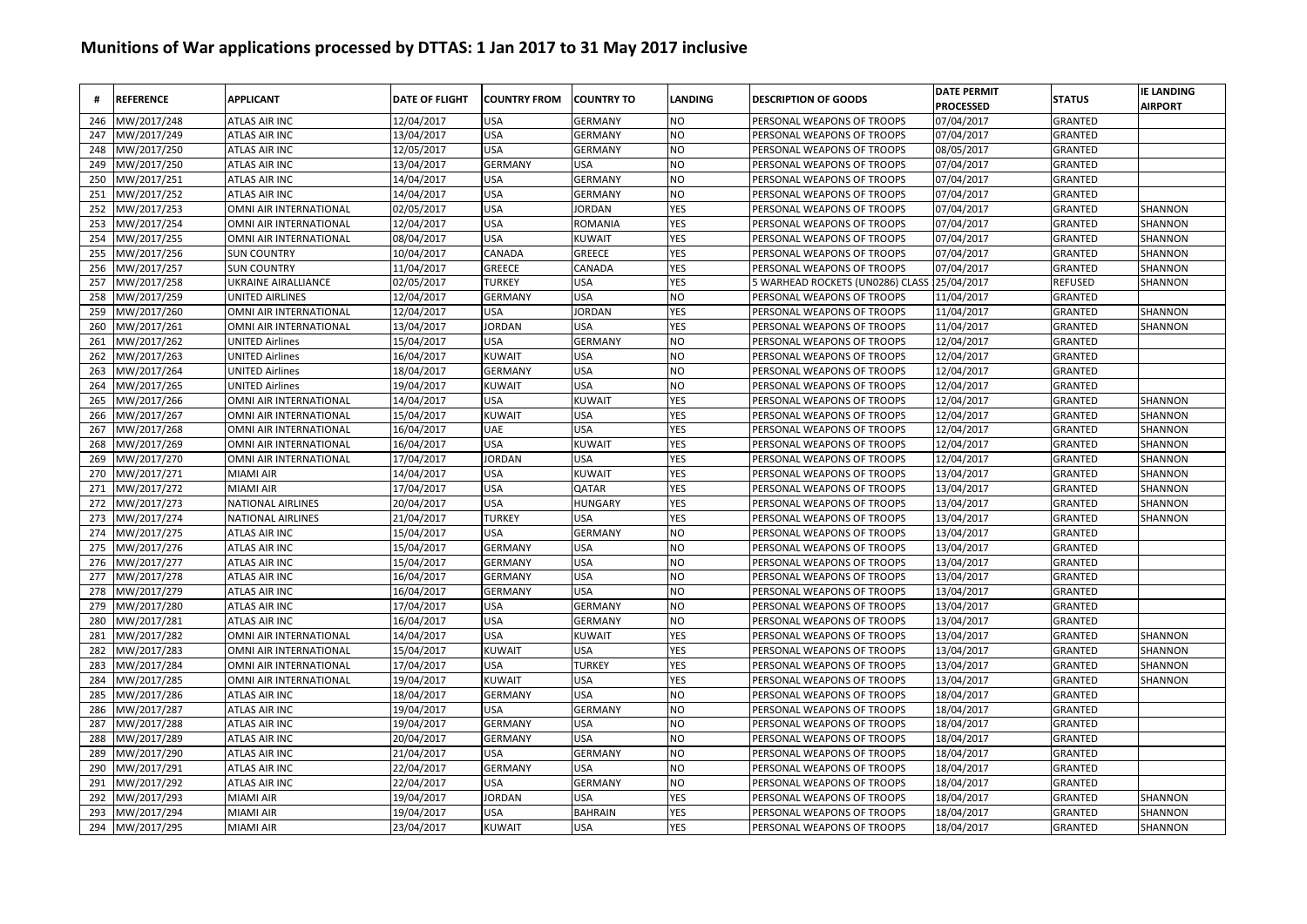|     | <b>REFERENCE</b> | <b>APPLICANT</b>       | <b>DATE OF FLIGHT</b> | <b>COUNTRY FROM</b> | <b>COUNTRY TO</b> | <b>LANDING</b> | <b>DESCRIPTION OF GOODS</b>                | <b>DATE PERMIT</b><br><b>PROCESSED</b> | <b>STATUS</b>  | <b>IE LANDING</b><br><b>AIRPORT</b> |
|-----|------------------|------------------------|-----------------------|---------------------|-------------------|----------------|--------------------------------------------|----------------------------------------|----------------|-------------------------------------|
| 295 | MW/2017/296      | <b>SUN COUNTRY</b>     | 20/04/2017            | USA                 | <b>GREECE</b>     | YES            | PERSONAL WEAPONS OF TROOPS                 | 19/04/2017                             | GRANTED        | SHANNON                             |
| 296 | MW/2017/297      | <b>SUN COUNTRY</b>     | 21/04/2017            | GREECE              | <b>USA</b>        | YES            | PERSONAL WEAPONS OF TROOPS                 | 19/04/2017                             | GRANTED        | SHANNON                             |
| 297 | MW/2017/298      | OMNI AIR INTERNATIONAL | 20/04/2017            | USA                 | <b>KUWAIT</b>     | YES            | PERSONAL WEAPONS OF TROOPS                 | 19/04/2017                             | GRANTED        | SHANNON                             |
| 298 | MW/2017/299      | OMNI AIR INTERNATIONAL | 21/04/2017            | UAE                 | <b>USA</b>        | YES            | PERSONAL WEAPONS OF TROOPS                 | 19/04/2017                             | GRANTED        | SHANNON                             |
| 299 | MW/2017/300      | OMNI AIR INTERNATIONAL | 24/04/2017            | KUWAIT              | <b>USA</b>        | <b>YES</b>     | PERSONAL WEAPONS OF TROOPS                 | 19/04/2017                             | GRANTED        | SHANNON                             |
| 300 | MW/2017/301      | UNITED AIRLINES        | 28/04/2017            | USA                 | <b>GERMANY</b>    | NO             | PERSONAL WEAPONS OF TROOPS                 | 20/04/2017                             | GRANTED        |                                     |
| 301 | MW/2017/302      | UNITED AIRLINES        | 30/04/2017            | GERMANY             | <b>USA</b>        | NO             | PERSONAL WEAPONS OF TROOPS                 | 20/04/2017                             | GRANTED        |                                     |
| 302 | MW/2017/303      | ATLAS AIR INC          | 09/05/2017            | USA                 | <b>UAE</b>        | NO             | DANGEROUS GOODS - CLASS 1 EXPLOS           | 20/04/2017                             | REFUSED        |                                     |
| 303 | MW/2017/304      | <b>NORWEGIAN AIR</b>   | 22/04/2017            | SPAIN               | <b>SPAIN</b>      | NO             | DANGEROUS GOODS - PERSONAL WEAR 21/04/2017 |                                        | GRANTED        |                                     |
| 304 | MW/2017/305      | <b>ATLAS AIR INC</b>   | 23/04/2017            | <b>GERMANY</b>      | <b>USA</b>        | N <sub>O</sub> | PERSONAL WEAPONS OF TROOPS                 | 21/04/2017                             | GRANTED        |                                     |
| 305 | MW/2017/306      | <b>ATLAS AIR INC</b>   | 23/04/2017            | <b>GERMANY</b>      | <b>USA</b>        | N <sub>O</sub> | PERSONAL WEAPONS OF TROOPS                 | 21/04/2017                             | <b>GRANTED</b> |                                     |
| 306 | MW/2017/307      | <b>ATLAS AIR INC</b>   | 23/04/2017            | USA                 | <b>POLAND</b>     | NO             | PERSONAL WEAPONS OF TROOPS                 | 21/04/2017                             | <b>GRANTED</b> |                                     |
| 307 | MW/2017/308      | ATLAS AIR INC          | 24/04/2017            | USA                 | <b>POLAND</b>     | NO             | PERSONAL WEAPONS OF TROOPS                 | 21/04/2017                             | GRANTED        |                                     |
| 308 | MW/2017/309      | OMNI AIR INTERNATIONAL | 01/05/2017            | USA                 | <b>ROMANIA</b>    | YES            | PERSONAL WEAPONS OF TROOPS                 | 21/04/2017                             | GRANTED        | SHANNON                             |
| 309 | MW/2017/310      | OMNI AIR INTERNATIONAL | 02/05/2017            | ROMANIA             | <b>USA</b>        | YES            | PERSONAL WEAPONS OF TROOPS                 | 21/04/2017                             | GRANTED        | SHANNON                             |
| 310 | MW/2017/311      | <b>ATLAS AIR INC</b>   | 25/04/2017            | USA                 | <b>GERMANY</b>    | NO             | PERSONAL WEAPONS OF TROOPS                 | 24/04/2017                             | GRANTED        |                                     |
| 311 | MW/2017/312      | ATLAS AIR INC          | 25/04/2017            | USA                 | <b>GERMANY</b>    | NO             | PERSONAL WEAPONS OF TROOPS                 | 24/04/2017                             | GRANTED        |                                     |
| 312 | MW/2017/313      | ATLAS AIR INC          | 25/04/2017            | GERMANY             | <b>USA</b>        | NO             | PERSONAL WEAPONS OF TROOPS                 | 24/04/2017                             | GRANTED        |                                     |
| 313 | MW/2017/314      | <b>ATLAS AIR INC</b>   | 26/04/2017            | USA                 | <b>GERMANY</b>    | NO             | PERSONAL WEAPONS OF TROOPS                 | 24/04/2017                             | GRANTED        |                                     |
| 314 | MW/2017/315      | <b>ATLAS AIR INC</b>   | 26/04/2017            | GERMANY             | <b>USA</b>        | NO             | PERSONAL WEAPONS OF TROOPS                 | 24/04/2017                             | GRANTED        |                                     |
| 315 | MW/2017/316      | ATLAS AIR INC          | 27/04/2017            | <b>GERMANY</b>      | <b>USA</b>        | NO             | PERSONAL WEAPONS OF TROOPS                 | 24/04/2017                             | <b>GRANTED</b> |                                     |
| 316 | MW/2017/317      | ATLAS AIR INC          | 27/04/2017            | USA                 | <b>GERMANY</b>    | NO             | PERSONAL WEAPONS OF TROOPS                 | 24/04/2017                             | GRANTED        |                                     |
| 317 | MW/2017/318      | ATLAS AIR INC          | 27/04/2017            | <b>GERMANY</b>      | <b>USA</b>        | NO             | PERSONAL WEAPONS OF TROOPS                 | 24/04/2017                             | <b>GRANTED</b> |                                     |
| 318 | MW/2017/319      | <b>ATLAS AIR INC</b>   | 27/04/2017            | USA                 | <b>GERMANY</b>    | N <sub>O</sub> | PERSONAL WEAPONS OF TROOPS                 | 24/04/2017                             | <b>GRANTED</b> |                                     |
| 319 | MW/2017/320      | ATLAS AIR INC          | 28/04/2017            | USA                 | <b>GERMANY</b>    | NO             | PERSONAL WEAPONS OF TROOPS                 | 28/04/2017                             | <b>GRANTED</b> |                                     |
| 320 | MW/2017/321      | <b>ATLAS AIR INC</b>   | 29/04/2017            | <b>GERMANY</b>      | <b>USA</b>        | NO             | PERSONAL WEAPONS OF TROOPS                 | 28/04/2017                             | <b>GRANTED</b> |                                     |
| 321 | MW/2017/322      | ATLAS AIR INC          | 30/04/2017            | USA                 | <b>GERMANY</b>    | NO.            | PERSONAL WEAPONS OF TROOPS                 | 28/04/2017                             | <b>GRANTED</b> |                                     |
| 322 | MW/2017/323      | ATLAS AIR INC          | 30/04/2017            | GERMANY             | <b>USA</b>        | NO             | PERSONAL WEAPONS OF TROOPS                 | 28/04/2017                             | GRANTED        |                                     |
| 323 | MW/2017/324      | ATLAS AIR INC          | 01/05/2017            | USA                 | <b>GERMANY</b>    | NO             | PERSONAL WEAPONS OF TROOPS                 | 28/04/2017                             | GRANTED        |                                     |
| 324 | MW/2017/325      | <b>ATLAS AIR INC</b>   | 01/05/2017            | GERMANY             | <b>USA</b>        | NO             | PERSONAL WEAPONS OF TROOPS                 | 28/04/2017                             | GRANTED        |                                     |
| 325 | MW/2017/326      | <b>ATLAS AIR INC</b>   | 02/05/2017            | GERMANY             | <b>USA</b>        | NO             | PERSONAL WEAPONS OF TROOPS                 | 28/04/2017                             | GRANTED        |                                     |
| 326 | MW/2017/327      | <b>ATLAS AIR INC</b>   | 03/05/2017            | USA                 | <b>GERMANY</b>    | NΟ             | PERSONAL WEAPONS OF TROOPS                 | 02/05/2017                             | GRANTED        |                                     |
| 327 | MW/2017/328      | <b>ATLAS AIR INC</b>   | 03/05/2017            | USA                 | <b>GERMANY</b>    | NΟ             | PERSONAL WEAPONS OF TROOPS                 | 02/05/2017                             | GRANTED        |                                     |
| 328 | MW/2017/329      | ATLAS AIR INC          | 04/05/2017            | <b>GERMANY</b>      | <b>USA</b>        | N <sub>O</sub> | PERSONAL WEAPONS OF TROOPS                 | 02/05/2017                             | GRANTED        |                                     |
| 329 | MW/2017/330      | ATLAS AIR INC          | 04/05/2017            | <b>GERMANY</b>      | <b>USA</b>        | NO             | PERSONAL WEAPONS OF TROOPS                 | 02/05/2017                             | GRANTED        |                                     |
| 330 | MW/2017/331      | <b>ATLAS AIR INC</b>   | 05/05/2017            | <b>GERMANY</b>      | <b>USA</b>        | NO             | PERSONAL WEAPONS OF TROOPS                 | 02/05/2017                             | <b>GRANTED</b> |                                     |
| 331 | MW/2017/332      | ATLAS AIR INC          | 07/05/2017            | USA                 | <b>GERMANY</b>    | N <sub>O</sub> | PERSONAL WEAPONS OF TROOPS                 | 02/05/2017                             | GRANTED        |                                     |
| 332 | MW/2017/333      | ATLAS AIR INC          | 08/05/2017            | <b>GERMANY</b>      | <b>USA</b>        | NO             | PERSONAL WEAPONS OF TROOPS                 | 02/05/2017                             | <b>GRANTED</b> |                                     |
| 333 | MW/2017/334      | ATLAS AIR INC          | 08/05/2017            | <b>GERMANY</b>      | <b>USA</b>        | NO             | PERSONAL WEAPONS OF TROOPS                 | 02/05/2017                             | <b>GRANTED</b> |                                     |
| 334 | MW/2017/335      | OMNI AIR INTERNATIONAL | 03/05/2017            | USA                 | KUWAIT            | <b>YES</b>     | PERSONAL WEAPONS OF TROOPS                 | 02/05/2017                             | <b>GRANTED</b> | SHANNON                             |
| 335 | MW/2017/336      | OMNI AIR INTERNATIONAL | 04/05/2017            | GERMANY             | <b>USA</b>        | YES            | PERSONAL WEAPONS OF TROOPS                 | 02/05/2017                             | GRANTED        | SHANNON                             |
| 336 | MW/2017/337      | OMNI AIR INTERNATIONAL | 06/05/2017            | GERMANY             | <b>USA</b>        | YES            | PERSONAL WEAPONS OF TROOPS                 | 02/05/2017                             | <b>GRANTED</b> | SHANNON                             |
| 337 | MW/2017/338      | OMNI AIR INTERNATIONAL | 05/05/2017            | QATAR               | <b>USA</b>        | YES            | PERSONAL WEAPONS OF TROOPS                 | 02/05/2017                             | <b>GRANTED</b> | SHANNON                             |
| 338 | MW/2017/339      | <b>UNITED AIRLINES</b> | 15/05/2017            | GERMANY             | <b>USA</b>        | NΟ             | PERSONAL WEAPONS OF TROOPS                 | 04/05/2017                             | GRANTED        |                                     |
| 339 | MW/2017/340      | OMNI AIR INTERNATIONAL | 07/05/2017            | GERMANY             | <b>USA</b>        | YES            | PERSONAL WEAPONS OF TROOPS                 | 05/05/2017                             | GRANTED        | SHANNON                             |
| 340 | MW/2017/341      | OMNI AIR INTERNATIONAL | 07/05/2017            | USA                 | KUWAIT            | YES            | PERSONAL WEAPONS OF TROOPS                 | 05/05/2017                             | GRANTED        | SHANNON                             |
| 341 | MW/2017/342      | OMNI AIR INTERNATIONAL | 08/05/2017            | QATAR               | USA               | YES            | PERSONAL WEAPONS OF TROOPS                 | 05/05/2017                             | <b>GRANTED</b> | SHANNON                             |
| 342 | MW/2017/343      | <b>SUN COUNTRY</b>     | 09/05/2017            | CANADA              | GREECE            | <b>YES</b>     | PERSONAL WEAPONS OF TROOPS                 | 05/05/2017                             | <b>GRANTED</b> | SHANNON                             |
| 343 | MW/2017/344      | OMNI AIR INTERNATIONAL | 11/05/2017            | USA                 | KUWAIT            | YES            | PERSONAL WEAPONS OF TROOPS                 | 05/05/2017                             | <b>GRANTED</b> | SHANNON                             |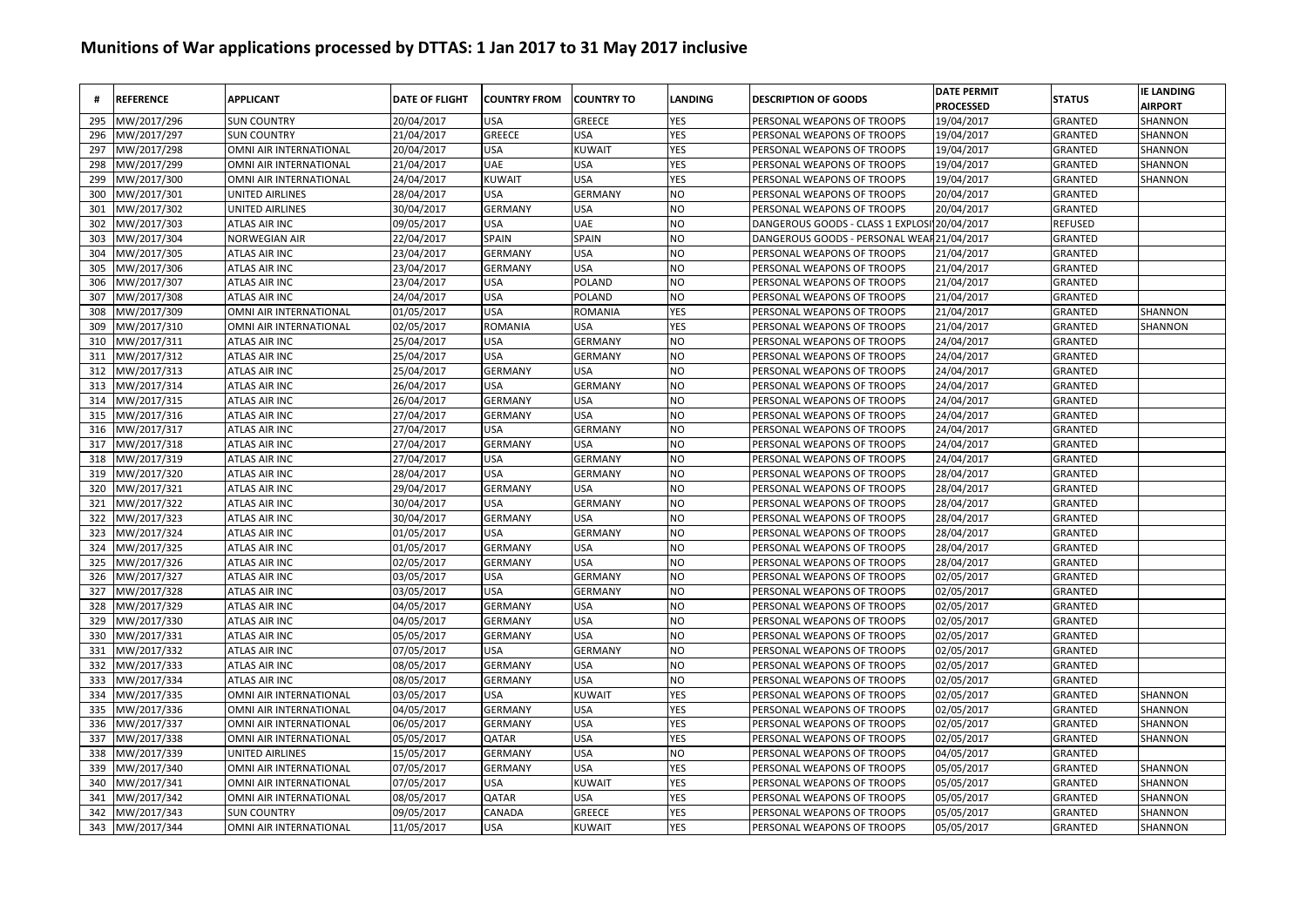| #   | <b>REFERENCE</b> | <b>APPLICANT</b>              | <b>DATE OF FLIGHT</b> | <b>COUNTRY FROM</b> | <b>COUNTRY TO</b> | LANDING    | <b>DESCRIPTION OF GOODS</b>              | <b>DATE PERMIT</b><br><b>PROCESSED</b> | <b>STATUS</b>  | <b>IE LANDING</b><br><b>AIRPORT</b> |
|-----|------------------|-------------------------------|-----------------------|---------------------|-------------------|------------|------------------------------------------|----------------------------------------|----------------|-------------------------------------|
| 344 | MW/2017/345      | OMNI AIR INTERNATIONAL        | 15/05/2017            | <b>GERMANY</b>      | <b>USA</b>        | YES        | PERSONAL WEAPONS OF TROOPS               | 05/05/2017                             | GRANTED        | SHANNON                             |
| 345 | MW/2017/346      | OMNI AIR INTERNATIONAL        | 15/05/2017            | <b>GERMANY</b>      | <b>USA</b>        | <b>YES</b> | PERSONAL WEAPONS OF TROOPS               | 05/05/2017                             | GRANTED        | SHANNON                             |
| 346 | MW/2017/347      | <b>ATLAS AIR INC</b>          | 10/05/2017            | <b>USA</b>          | GERMANY           | NO         | PERSONAL WEAPONS OF TROOPS               | 08/05/2017                             | GRANTED        |                                     |
| 347 | MW/2017/348      | ATLAS AIR INC                 | 10/05/2017            | <b>USA</b>          | <b>GERMANY</b>    | NO         | PERSONAL WEAPONS OF TROOPS               | 08/05/2017                             | GRANTED        |                                     |
| 348 | MW/2017/349      | ATLAS AIR INC                 | 11/05/2017            | <b>GERMANY</b>      | <b>USA</b>        | <b>NO</b>  | PERSONAL WEAPONS OF TROOPS               | 08/05/2017                             | GRANTED        |                                     |
| 349 | MW/2017/351      | ATLAS AIR INC                 | 14/05/2017            | <b>GERMANY</b>      | <b>USA</b>        | NO         | PERSONAL WEAPONS OF TROOPS               | 08/05/2017                             | GRANTED        |                                     |
| 350 | MW/2017/352      | <b>ATLAS AIR INC</b>          | 15/05/2017            | <b>GERMANY</b>      | <b>USA</b>        | <b>NO</b>  | PERSONAL WEAPONS OF TROOPS               | 08/05/2017                             | GRANTED        |                                     |
| 351 | MW/2017/353      | <b>ATLAS AIR INC</b>          | 15/05/2017            | <b>USA</b>          | <b>TURKEY</b>     | NO         | PERSONAL WEAPONS OF TROOPS               | 08/05/2017                             | GRANTED        |                                     |
| 352 | MW/2017/354      | Norwegian Internation Airways | 12/05/2017            | Finland             | Finland           | NO         | PROTECTION OFFICER (1 WALTHER P99        | 11/05/2017                             | GRANTED        |                                     |
| 353 | MW/2017/355      | ATLAS AIR INC                 | 17/05/2017            | <b>GERMANY</b>      | <b>USA</b>        | NO         | PERSONAL WEAPONS OF TROOPS               | 15/05/2017                             | <b>GRANTED</b> |                                     |
| 354 | MW/2017/356      | <b>ATLAS AIR INC</b>          | 17/05/2017            | <b>USA</b>          | <b>GERMANY</b>    | NO         | PERSONAL WEAPONS OF TROOPS               | 15/05/2017                             | <b>GRANTED</b> |                                     |
| 355 | MW/2017/357      | <b>ATLAS AIR INC</b>          | 18/05/2017            | <b>GERMANY</b>      | <b>USA</b>        | NO         | PERSONAL WEAPONS OF TROOPS               | 15/05/2017                             | <b>GRANTED</b> |                                     |
| 356 | MW/2017/358      | <b>ATLAS AIR INC</b>          | 19/05/2017            | <b>USA</b>          | <b>GERMANY</b>    | NO         | PERSONAL WEAPONS OF TROOPS               | 18/05/2017                             | GRANTED        |                                     |
| 357 | MW/2017/359      | <b>ATLAS AIR INC</b>          | 21/05/2017            | <b>GERMANY</b>      | <b>USA</b>        | NO         | PERSONAL WEAPONS OF TROOPS               | 18/05/2017                             | <b>GRANTED</b> |                                     |
| 358 | MW/2017/360      | <b>ATLAS AIR INC</b>          | 21/05/2017            | <b>GERMANY</b>      | <b>USA</b>        | NO         | PERSONAL WEAPONS OF TROOPS               | 18/05/2017                             | GRANTED        |                                     |
| 359 | MW/2017/361      | <b>ATLAS AIR INC</b>          | 22/05/2017            | <b>USA</b>          | POLAND            | NO         | PERSONAL WEAPONS OF TROOPS               | 18/05/2017                             | <b>GRANTED</b> |                                     |
| 360 | MW/2017/362      | OMNI AIR INTERNATIONAL        | 18/05/2017            | <b>USA</b>          | LATIVA            | <b>YES</b> | PERSONAL WEAPONS OF TROOPS               | 18/05/2017                             | GRANTED        | SHANNON                             |
| 361 | MW/2017/363      | <b>NATIONAL AIRLINES</b>      | 23/05/2017            | <b>JORDAN</b>       | <b>USA</b>        | YES        | PERSONAL WEAPONS OF TROOPS               | 18/05/2017                             | GRANTED        | SHANNON                             |
| 362 | MW/2017/364      | <b>ANTONOV</b>                | 24/05/2017            | <b>USA</b>          | SAUDI ARABIA      | YES        | Skyhook retrieval systems, trailered lau | 18/05/2017                             | <b>REFUSED</b> | SHANNON                             |
| 363 | MW/2017/365      | <b>ANTONOV</b>                | 28/05/2017            | <b>USA</b>          | SAUDI ARABIA      | YES        | Skyhook retrieval systems, trailered lau | 18/05/2017                             | <b>REFUSED</b> | SHANNON                             |
| 364 | MW/2017/366      | <b>SUN COUNTRY</b>            | 20/05/2017            | <b>GERMANY</b>      | CANADA            | YES        | PERSONAL WEAPONS OF TROOPS               | 18/05/2017                             | GRANTED        | SHANNON                             |
| 365 | MW/2017/367      | OMNI AIR INTERNATIONAL        | 21/05/2017            | <b>ROMANIA</b>      | <b>USA</b>        | <b>YES</b> | PERSONAL WEAPONS OF TROOPS               | 19/05/2017                             | <b>GRANTED</b> | SHANNON                             |
| 366 | MW/2017/368      | <b>ATLAS AIR INC</b>          | 21/05/2017            | <b>USA</b>          | <b>GERMANY</b>    | NO         | Class 1 Explosives - small arms Cartridg | 19/05/2017                             | <b>REFUSED</b> |                                     |
| 367 | MW/2017/369      | <b>ATLAS AIR INC</b>          | 22/05/2017            | <b>USA</b>          | <b>GERMANY</b>    | NO         | Class 1 Explosives - cartridges for weap | 19/05/2017                             | <b>REFUSED</b> |                                     |
| 368 | MW/2017/370      | <b>ATLAS AIR INC</b>          | 24/05/2017            | <b>USA</b>          | <b>GERMANY</b>    | NO         | PERSONAL WEAPONS OF TROOPS               | 23/05/2017                             | <b>GRANTED</b> |                                     |
| 369 | MW/2017/371      | <b>ATLAS AIR INC</b>          | 25/05/2017            | <b>GERMANY</b>      | <b>USA</b>        | NO         | PERSONAL WEAPONS OF TROOPS               | 23/05/2017                             | GRANTED        |                                     |
| 370 | MW/2017/372      | <b>ATLAS AIR INC</b>          | 26/05/2017            | <b>USA</b>          | <b>GERMANY</b>    | NO         | PERSONAL WEAPONS OF TROOPS               | 23/05/2017                             | <b>GRANTED</b> |                                     |
| 371 | MW/2017/373      | <b>ATLAS AIR INC</b>          | 28/05/2017            | <b>GERMANY</b>      | <b>USA</b>        | NO         | PERSONAL WEAPONS OF TROOPS               | 23/05/2017                             | GRANTED        |                                     |
| 372 | MW/2017/374      | <b>ATLAS AIR INC</b>          | 28/05/2017            | <b>USA</b>          | LITHUANIA         | NO         | PERSONAL WEAPONS OF TROOPS               | 23/05/2017                             | <b>GRANTED</b> |                                     |
| 373 | MW/2017/375      | ATLAS AIR INC                 | 29/05/2017            | <b>USA</b>          | UK                | NO         | PERSONAL WEAPONS OF TROOPS               | 23/05/2017                             | GRANTED        |                                     |
| 374 | MW/2017/376      | <b>ATLAS AIR INC</b>          | 31/05/2017            | LATVIA              | <b>USA</b>        | NO         | PERSONAL WEAPONS OF TROOPS               | 23/05/2017                             | GRANTED        |                                     |
| 375 | MW/2017/377      | ATLAS AIR INC                 | 31/05/2017            | <b>USA</b>          | LATVIA            | NO         | PERSONAL WEAPONS OF TROOPS               | 23/05/2017                             | GRANTED        |                                     |
| 376 | MW/2017/378      | <b>ATLAS AIR INC</b>          | 31/05/2017            | <b>USA</b>          | <b>GERMANY</b>    | NO         | PERSONAL WEAPONS OF TROOPS               | 23/05/2017                             | GRANTED        |                                     |
| 377 | MW/2017/379      | OMNI AIR INTERNATIONAL        | 26/05/2017            | <b>USA</b>          | KUWAIT            | YES        | PERSONAL WEAPONS OF TROOPS               | 23/05/2017                             | GRANTED        | SHANNON                             |
| 378 | MW/2017/380      | <b>AER LINGUS</b>             | 24/05/2017            | UK                  | UK                | NO         | 28 CARBINE RIFLES                        | 24/05/2017                             | <b>GRANTED</b> |                                     |
| 379 | MW/2017/381      | OMNI AIR INTERNATIONAL        | 30/05/2017            | <b>USA</b>          | KUWAIT            | YES        | PERSONAL WEAPONS OF TROOPS               | 29/05/2017                             | <b>GRANTED</b> | SHANNON                             |
| 380 | MW/2017/382      | OMNI AIR INTERNATIONAL        | 30/05/2017            | <b>USA</b>          | <b>KUWAIT</b>     | YES        | PERSONAL WEAPONS OF TROOPS               | 29/05/2017                             | GRANTED        | SHANNON                             |
| 381 | MW/2017/383      | OMNI AIR INTERNATIONAL        | 09/06/2017            | <b>ROMANIA</b>      | <b>USA</b>        | YES        | PERSONAL WEAPONS OF TROOPS               | 29/05/2017                             | <b>GRANTED</b> | SHANNON                             |
| 382 | MW/2017/384      | OMNI AIR INTERNATIONAL        | 31/05/2017            | <b>USA</b>          | <b>KUWAIT</b>     | YES        | PERSONAL WEAPONS OF TROOPS               | 29/05/2017                             | <b>GRANTED</b> | SHANNON                             |
| 383 | MW/2017/385      | OMNI AIR INTERNATIONAL        | 02/06/2017            | QATAR               | <b>USA</b>        | YES        | PERSONAL WEAPONS OF TROOPS               | 29/05/2017                             | <b>GRANTED</b> | SHANNON                             |
| 384 | MW/2017/386      | OMNI AIR INTERNATIONAL        | 03/06/2017            | <b>GERMANY</b>      | <b>USA</b>        | YES        | PERSONAL WEAPONS OF TROOPS               | 31/05/2017                             | GRANTED        | SHANNON                             |
| 385 | MW/2017/387      | OMNI AIR INTERNATIONAL        | 26/05/2017            | <b>USA</b>          | <b>KUWAIT</b>     | <b>YES</b> | PERSONAL WEAPONS OF TROOPS               | 26/05/2017                             | <b>GRANTED</b> | SHANNON                             |
| 386 | MW/2017/388      | OMNI AIR INTERNATIONAL        | 29/05/2017            | <b>KUWAIT</b>       | <b>USA</b>        | YES        | PERSONAL WEAPONS OF TROOPS               | 26/05/2017                             | <b>GRANTED</b> | SHANNON                             |
| 387 | MW/2017/389      | ATLAS AIR INC                 | 01/06/2017            | <b>GERMANY</b>      | <b>USA</b>        | NO         | PERSONAL WEAPONS OF TROOPS               | 30/05/2017                             | GRANTED        |                                     |
| 388 | MW/2017/390      | ATLAS AIR INC                 | 04/06/2017            | <b>USA</b>          | <b>GERMANY</b>    | NO         | PERSONAL WEAPONS OF TROOPS               | 30/05/2017                             | GRANTED        |                                     |
| 389 | MW/2017/391      | <b>ATLAS AIR INC</b>          | 04/06/2017            | <b>USA</b>          | LATVIA            | NO         | PERSONAL WEAPONS OF TROOPS               | 30/05/2017                             | GRANTED        |                                     |
| 390 | MW/2017/392      | <b>ATLAS AIR INC</b>          | 05/06/2017            | <b>USA</b>          | <b>BULGARIA</b>   | NO         | PERSONAL WEAPONS OF TROOPS               | 30/05/2017                             | GRANTED        |                                     |
| 391 | MW/2017/393      | <b>ATLAS AIR INC</b>          | 07/06/2017            | <b>USA</b>          | <b>GERMANY</b>    | NO         | PERSONAL WEAPONS OF TROOPS               | 30/05/2017                             | <b>GRANTED</b> |                                     |
| 392 | MW/2017/394      | <b>NORWEGIAN AIR</b>          | 01/06/2017            | SWEDEN              | SPAIN             | NO         | 2 Sig Sauer firearms plus ammunition     | 31/05/2017                             | GRANTED        |                                     |